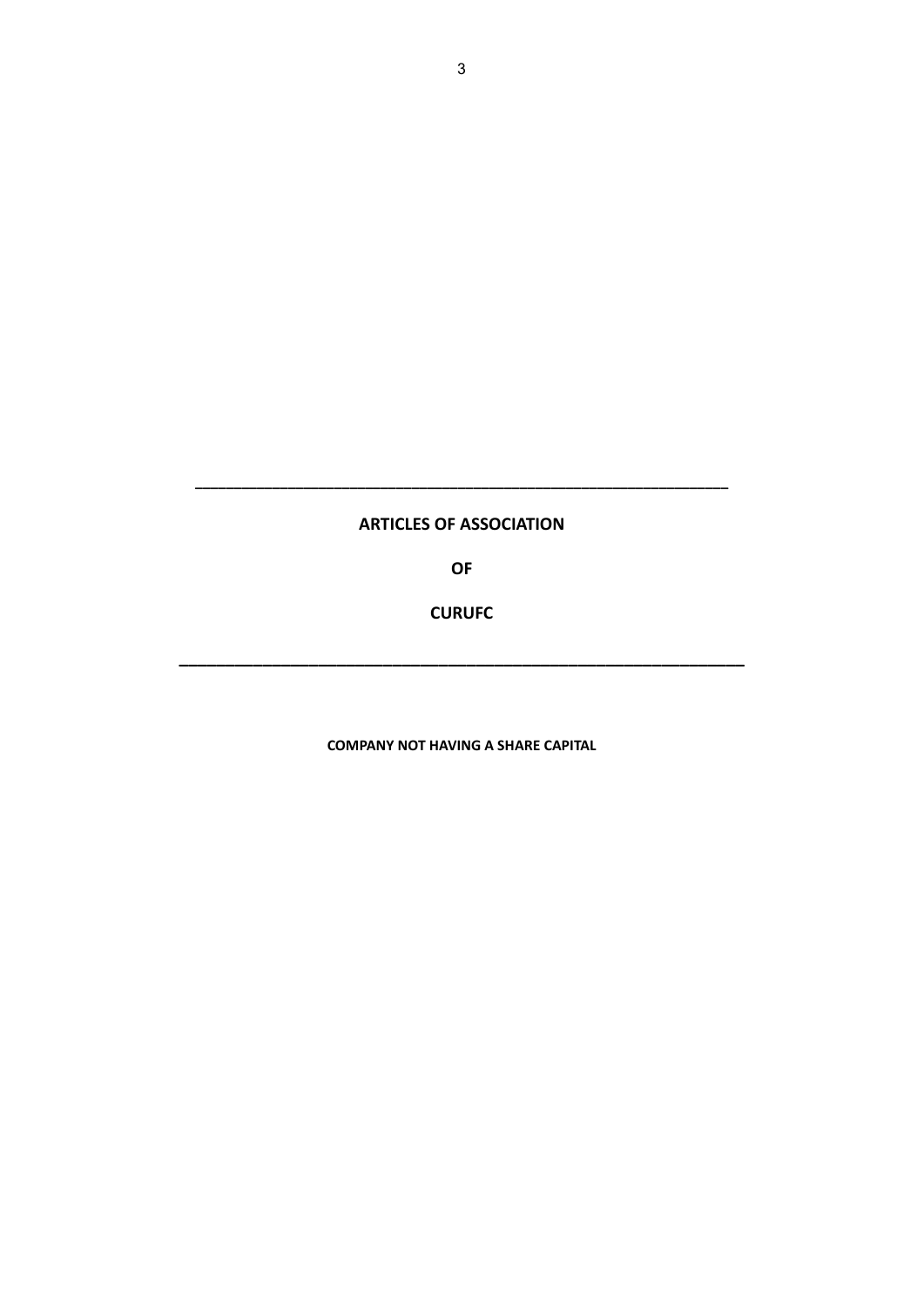# **Index to the Articles**

| 1.  |  |
|-----|--|
| 2.  |  |
| 3.  |  |
| 4.  |  |
| 5.  |  |
| 6.  |  |
| 7.  |  |
| 8.  |  |
| 9.  |  |
| 10. |  |
| 11. |  |
| 12. |  |
| 13. |  |
| 14. |  |
| 15. |  |
| 16. |  |
| 17. |  |
| 18. |  |
| 19. |  |
| 20. |  |
| 21. |  |
| 22. |  |
| 23. |  |
| 24. |  |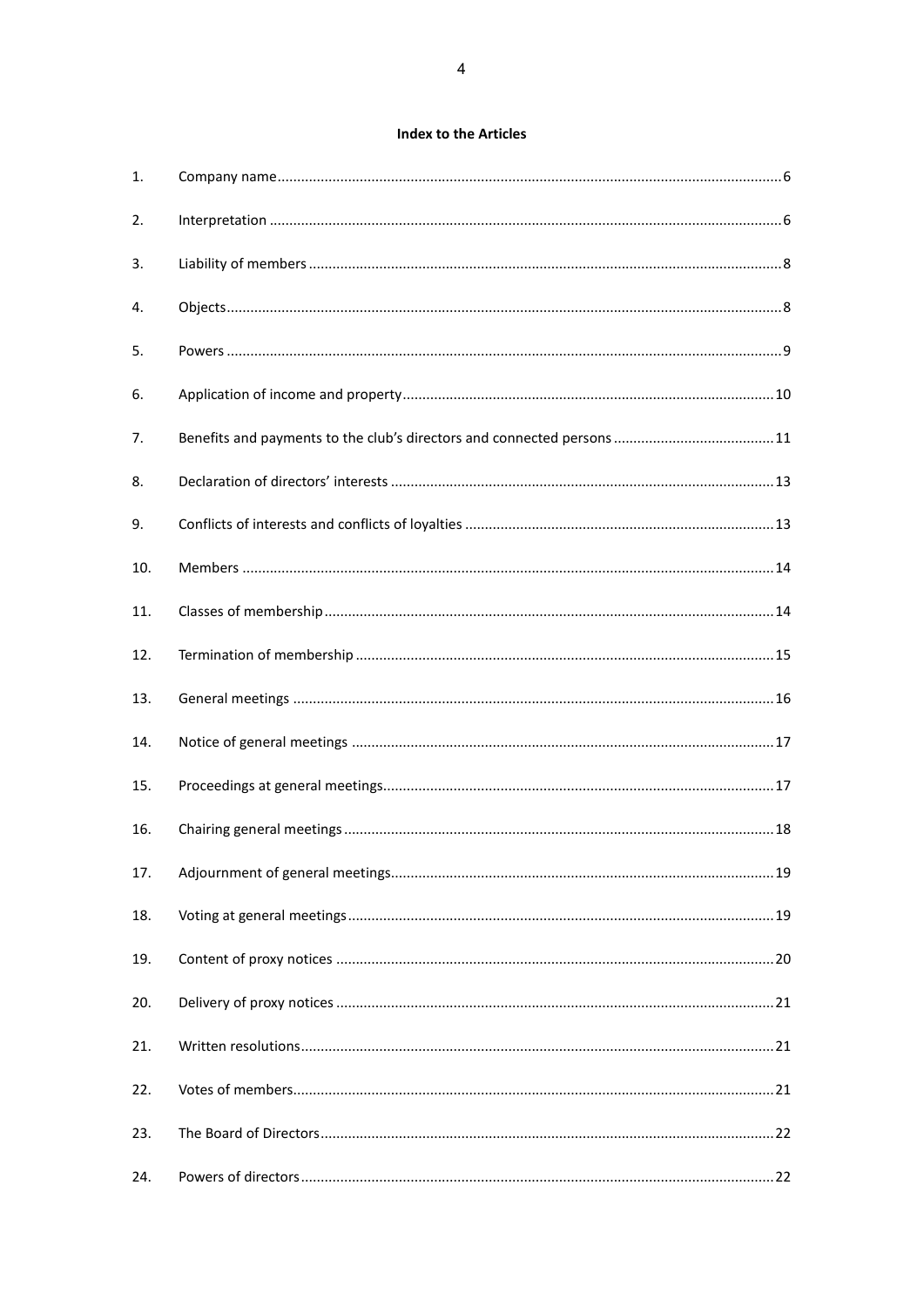$\overline{5}$ 

| 25.                       |             |                 |
|---------------------------|-------------|-----------------|
| 26.                       |             |                 |
| 27.                       |             |                 |
| 28.                       |             |                 |
| 29.                       |             |                 |
| 30.                       |             |                 |
| 31.                       |             |                 |
| 32.                       |             |                 |
| 33.                       |             |                 |
| 34.                       |             |                 |
| 35.                       |             |                 |
| 36.                       |             |                 |
| 37.                       |             |                 |
| 38.                       |             |                 |
| 39.                       |             |                 |
| 40.                       |             |                 |
| 41.                       |             |                 |
| 42.                       | Affiliation |                 |
| <b>Guide to the Index</b> |             | <b>Articles</b> |
| <b>General Provisions</b> |             | $1 - 9$         |
| Membership                |             | $10 - 12$       |
| General meetings          |             | $13 - 22$       |
| Directors                 |             | 23-33           |

 $34 - 42$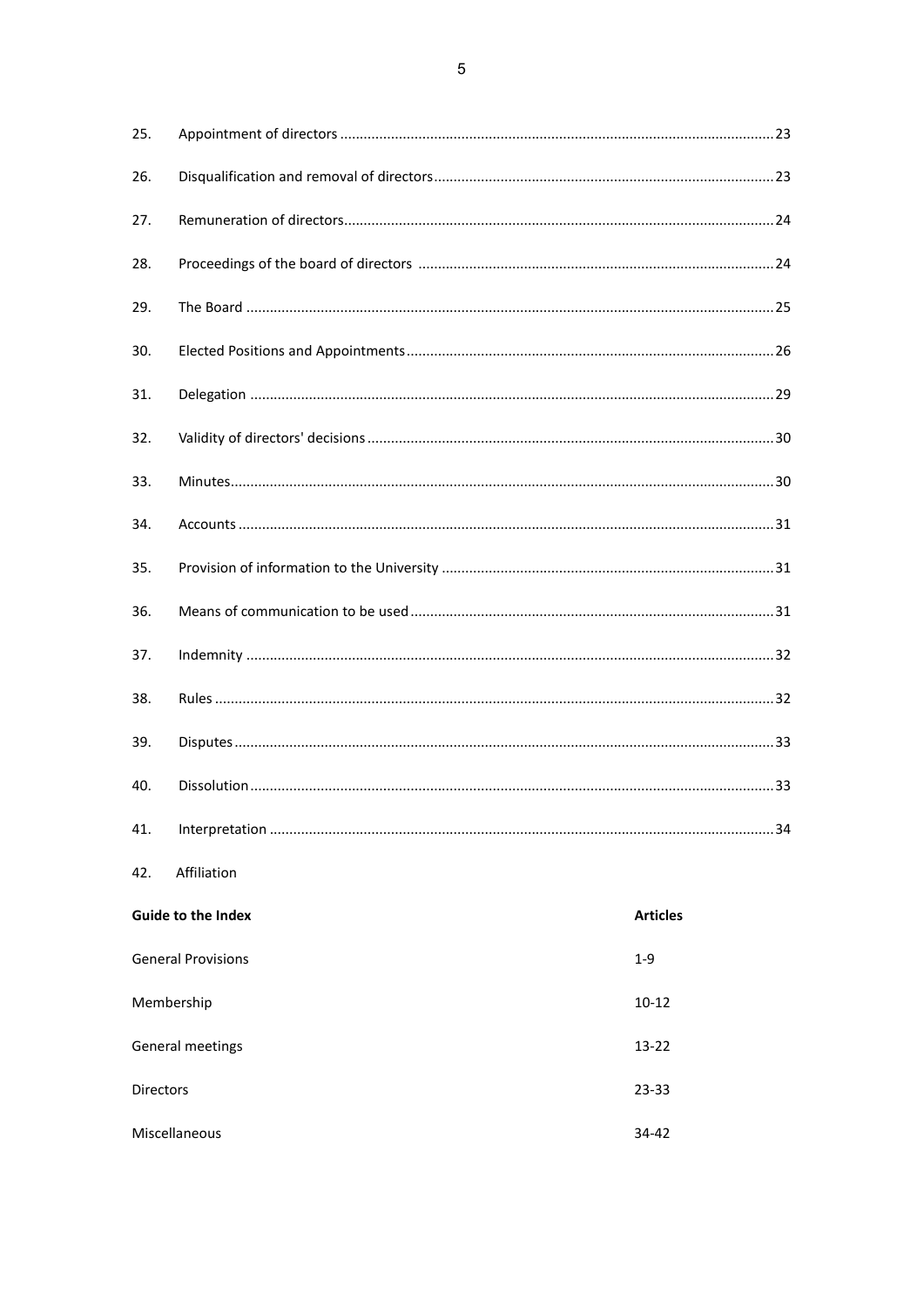#### <span id="page-3-0"></span>**1. Company name**

The company's name is CURUFC, to be renamed Cambridge University Rugby Union Football Club ("CURUFC") (and in this document it is called "the club").

#### <span id="page-3-1"></span>**2. Interpretation**

In the articles:

"address" means a postal address or, for the purposes of electronic communication, a fax number, an e-mail or postal address or a telephone number for receiving text messages in each case registered with the club;

"the articles" means the club's articles of association;

"the Board " means the board of directors of the club established from time to time in accordance with the articles (unless otherwise required by the context);

"Board Member" means a member upon whom Board Membership is conferred pursuant to article 11;

"clear days" in relation to the period of a notice means a period excluding:

- (i) the day when the notice is given or deemed to be given; and
- (ii) the day for which it is given or on which it is to take effect;

"the club" means the company intended to be regulated by the articles;

"the Commission" means the Charity Commission for England and Wales;

"Company Secretary" means any person appointed to perform the company secretarial duties of the club;

"Companies Acts" means the Companies Acts (as defined in section 2 of the Companies Act 2006) insofar as they apply to the club;

"Constituent Body" means the Constituent Body of the RFU to which the club is from time to time affiliated and which at the date of incorporation is Cambridge University Rugby Football Union (CURFU);

"the directors" means the directors of the club, and includes any member or other person occupying the position of director, by whatever name called (and herein sometimes referred to as a Board member). The directors are charity trustees as defined by section 177 of the Charities Act 2011;

"document" includes, unless otherwise specified, any document sent or supplied in electronic form;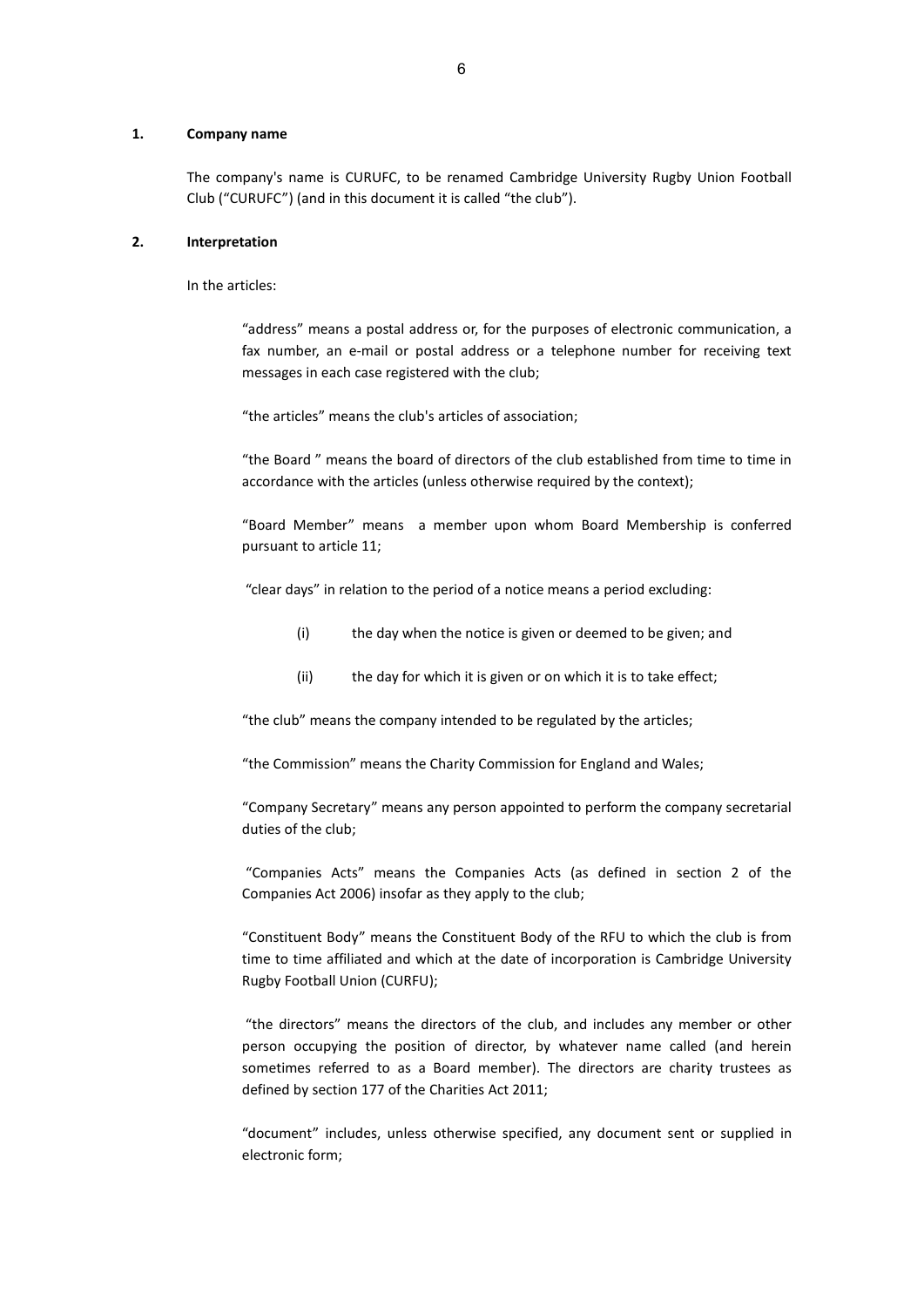"Elected Director" mans a director elected in accordance with article 30;

"electronic form" has the meaning given in section 1168 of the Companies Act 2006;

"Ex Officio Director" means any one of the directors set out in article 29(4) (a)-(g);

"the Executive Chairman" means the person elected from time to time in accordance with the articles as the executive chairman of the club;

"the Executive Secretary" means the person elected from time to time to fulfil certain responsibilities in accordance with article 30;

"the IRB" means the international governing body for rugby union, which at the date of incorporation is the International Rugby Board;

"Life Member" means a member upon whom Life Membership is conferred pursuant to articl[e 11;](#page-11-1)

"member" means persons admitted to the membership of the club in accordance with article 10 and any Rules from time to time in force (unless otherwise required by the context);

"the memorandum" means the club's memorandum of association;

"Non-Voting Members" means all members of the club other than the Voting Members and who shall not be members for the purposes of the Companies Acts;

"the Objects" has the meaning set out in article 4;

"the President" means the person elected from time to time in accordance with the articles as the president of the club;

"Reserved Matters" has the meaning set out in article 15(7);

"Resident Player Member" means a member upon whom Resident Player Membership is conferred pursuant to article [11;](#page-11-1)

"the RFU" means the Rugby Football Union (an Industrial & Provident Society with registered number 27981R which is the governing body of rugby union within England) of Rugby House, Rugby Road, Twickenham, Middlesex, TW1 1DS;

"Rules" means the rules and regulations of the club made by the Board or by the club in general meeting, as amended from time to time;

"the Senior Member" means the person elected from time to time in accordance with the articles to maintain relationships and communication with the University authorities;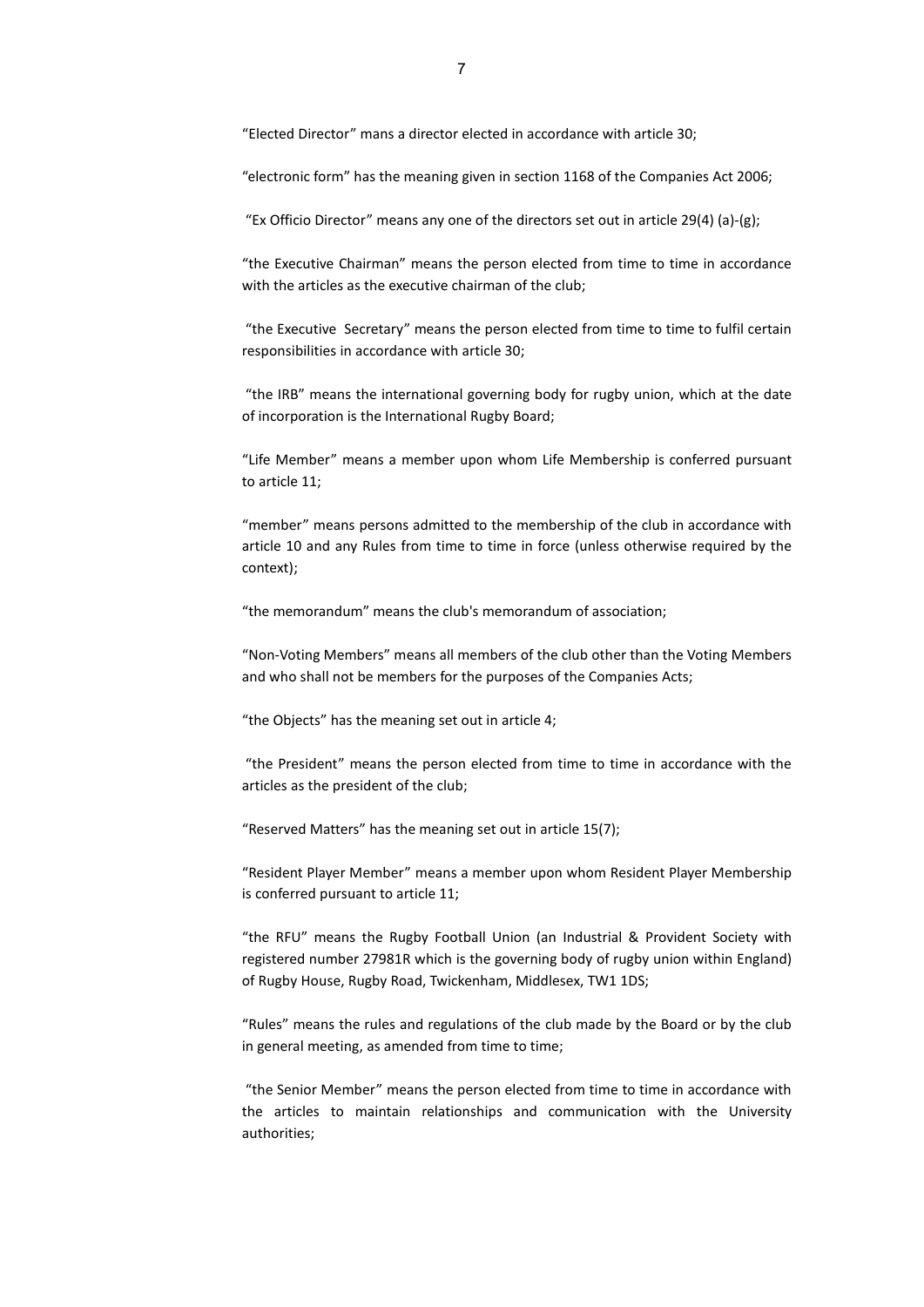"the Treasurer" means the person appointed from time to time in accordance with the articles as the treasurer of the club;

"the United Kingdom" means Great Britain and Northern Ireland;

"the University" means The University of Cambridge. In respect of any notification, provision of information, approval or other contact which is required between the club and the University under or in connection with the articles, the Registrary shall be treated as the appropriate body within the University for such purposes unless another body or person is nominated by the Registrary and agreed upon by the University Council;

"Voting Members" means the members of the club who, under these Articles are entitled to receive notice of, attend and vote at general meetings and who are members of the club for the purposes of the Companies Acts;

words importing one gender shall include all genders, and the singular includes the plural and vice versa.

Unless the context otherwise requires, words or expressions contained in the articles have the same meaning as in the Companies Acts but excluding any statutory modification not in force when this constitution becomes binding on the club.

Apart from the exception mentioned in the previous paragraph, a reference to an Act of Parliament includes any statutory modification or re-enactment of it for the time being in force.

#### <span id="page-5-0"></span>**3. Liability of members**

The liability of the Voting Members is limited to a sum not exceeding £10, being the amount that each Voting Member undertakes to contribute to the assets of the club in the event of its being wound up while he, she or it is a member or within one year after he, she or it ceases to be a member, for:

- (1) payment of the club's debts and liabilities incurred before he, she or it ceases to be a member;
- (2) payment of the costs, charges and expenses of winding up; and
- (3) adjustment of the rights of the contributories among themselves.

#### <span id="page-5-1"></span>**4. Objects**

The club's objects are specifically restricted to the following:

- (a) the advancement of amateur sport for the public benefit by encouraging and developing representative rugby at the University;
- (b) the organisation or provision of facilities for the learning, teaching, coaching, practising and competing in representative rugby by members of the University with the object of promoting health and wellbeing;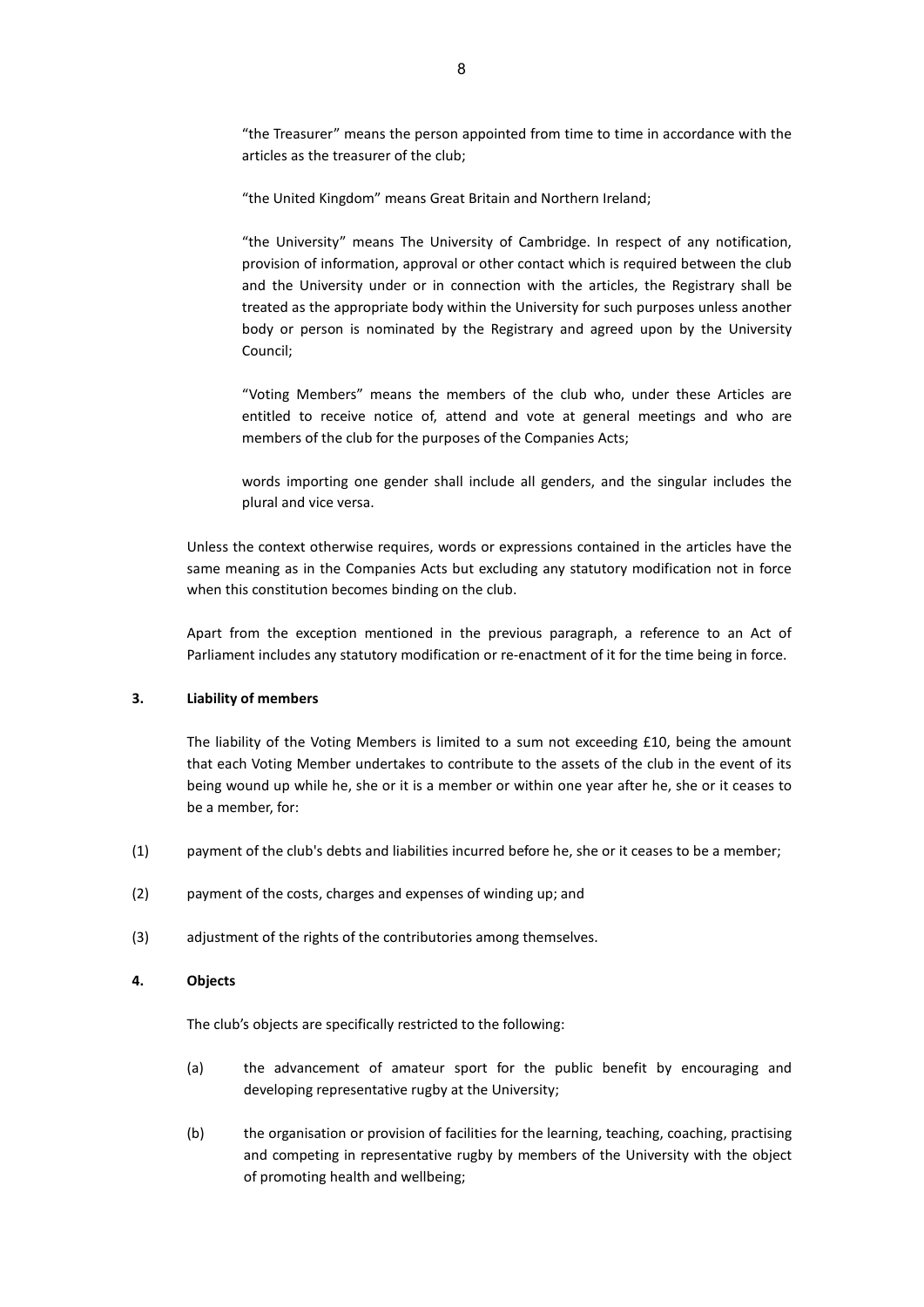- (c) the advancement of sports education of members of the University by the provision of support, assistance and encouragement for representative rugby, in order to enable members of the University to develop their capabilities and fulfil their potential; and
- (d) the provision of facilities for other sports, played by members or staff of the University and its colleges with the object of promoting health and wellbeing, to the extent that such provision does not compromise the advancement of objects (a), (b) and (c).

#### <span id="page-6-0"></span>**5. Powers**

The club has power to do anything which is calculated to further its Objects or is conducive or incidental to doing so. In particular, the club has power:

- (1) to raise funds and organise appeals and invite and receive contributions from any person or persons whatsoever by way of subscription, donation and otherwise. In doing so, the club must not undertake any taxable permanent trading activity and must comply with any relevant statutory regulations;
- (2) to buy, take on lease or in exchange, hire or otherwise acquire any property and to maintain and equip it for use, and to construct, maintain and alter buildings or erections;
- (3) to sell, lease or otherwise dispose of all or any part of the property belonging to the club. In exercising this power, the club must comply as appropriate with sections 117 and 122 of the Charities Act 2011;
- (4) to borrow money and to charge the whole or any part of the property belonging to the club as security for repayment of the money borrowed or as security for a grant or the discharge of an obligation. The club must comply as appropriate with sections 124 – 126 of the Charities Act 2011 if it wishes to mortgage land;
- (5) to co-operate with the University and its colleges, other charities, voluntary bodies and statutory authorities and to exchange information and advice with them;
- (6) to establish or support any charities, charitable trusts, associations or institutions formed for any of the charitable purposes included in the Objects;
- (7) to acquire, merge with or to enter into any partnership or joint venture arrangement with any other charity;
- (8) to set aside income as a reserve against future expenditure but only in accordance with a written policy about reserves;
- (9) to employ and remunerate such staff as are necessary for carrying out the work of the club. The club may employ or remunerate a director only to the extent it is permitted to do so by article 7 and provided it complies with the conditions in that article;
- (10) to:
	- (a) deposit or invest funds;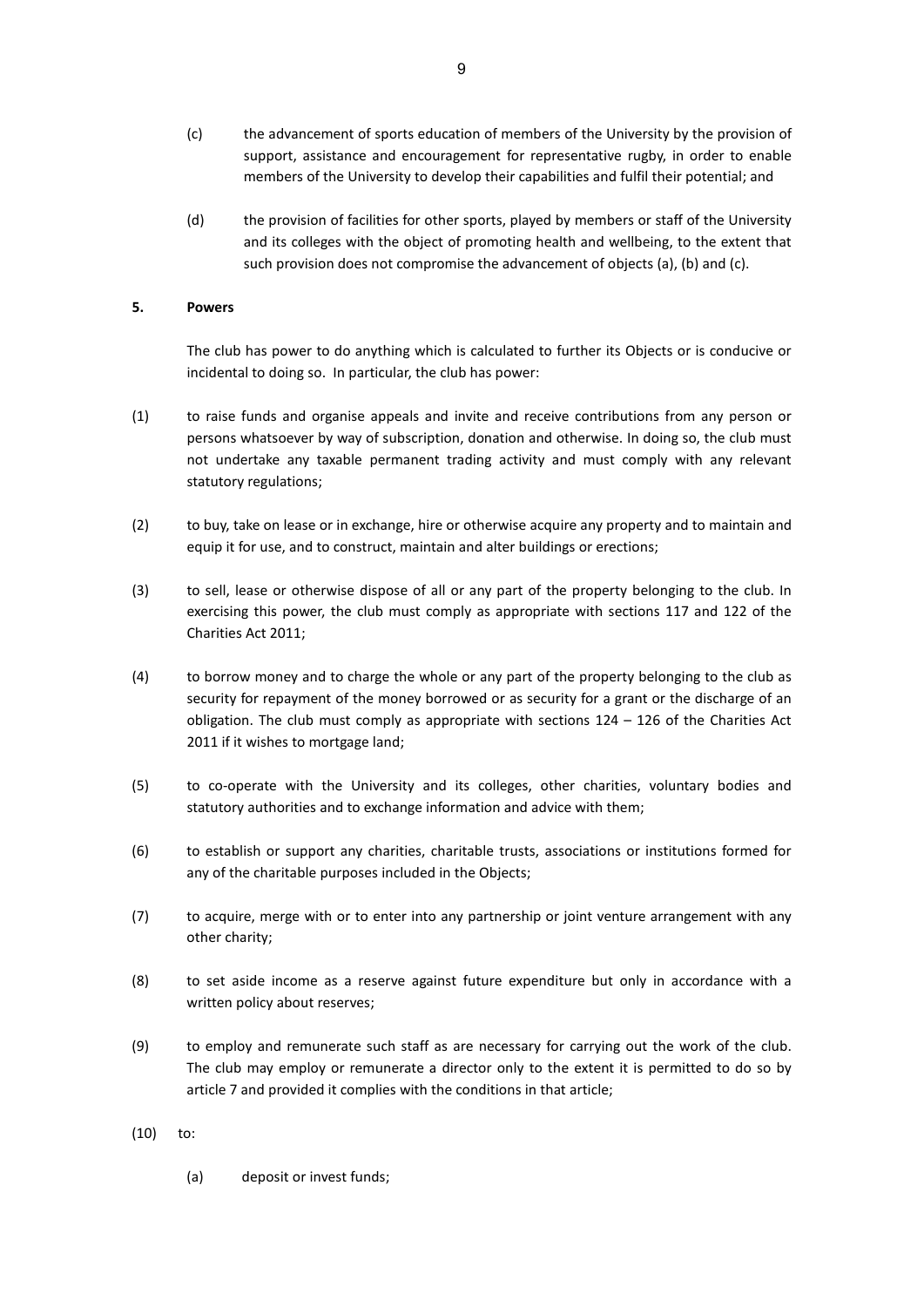- (b) employ a professional fund-manager; and
- (c) arrange for the investments or other property of the club to be held in the name of a nominee;

in the same manner and subject to the same conditions as the trustees of a trust are permitted to do by the Trustee Act 2000;

- (11) to provide indemnity insurance for the directors in accordance with, and subject to the conditions in, section 189 of the Charities Act 2011;
- (12) to establish subsidiary companies to assist or act as agents for the club, or to carry on any trade;
- (13) to pay out of the funds of the club the costs of forming and registering the club both as a company and as a charity;
- (14) to take and accept (or disclaim) any gift of money, property or other assets whether subject to any special trust or not for the objects of the club;
- (15) to draw, make, accept, endorse, discount, execute and issue promissory notes, bills, cheques and other instruments and to operate bank accounts;
- (16) to provide services, make donations, lend money to or offer support to the Constituent Body or rugby union clubs to support activities that further the club's objects; and
- (17) to acquire and undertake all properties and liabilities and to carry out the powers, obligations, duties and general objects of the present unincorporated association known as Cambridge University Rugby Union Football Club and to indemnify Cambridge University Rugby Union Football Club, its officers, members, and members of any of its committees, sub-committees against all costs, claims, demands, actions and proceedings relating to the assets and undertaking of Cambridge University Rugby Union Football Club and in respect of all liabilities, obligations and commitments (whether legally binding or not) of Cambridge University Rugby Union Football Club and also in respect of the costs and expenses and outgoings from or attributable to the transfer of assets and undertaking.

#### <span id="page-7-0"></span>**6. Application of income and property**

- (1) The income and property of the club shall be applied solely towards the promotion of the Objects.
- (2) (a) A director is entitled to be reimbursed from the property of the club or may pay out of such property reasonable expenses properly incurred by him or her when acting on behalf of the club.
	- (b) A director may benefit from trustee indemnity insurance cover purchased at the club's expense in accordance with, and subject to the conditions in, section 189 of the Charities Act 2011.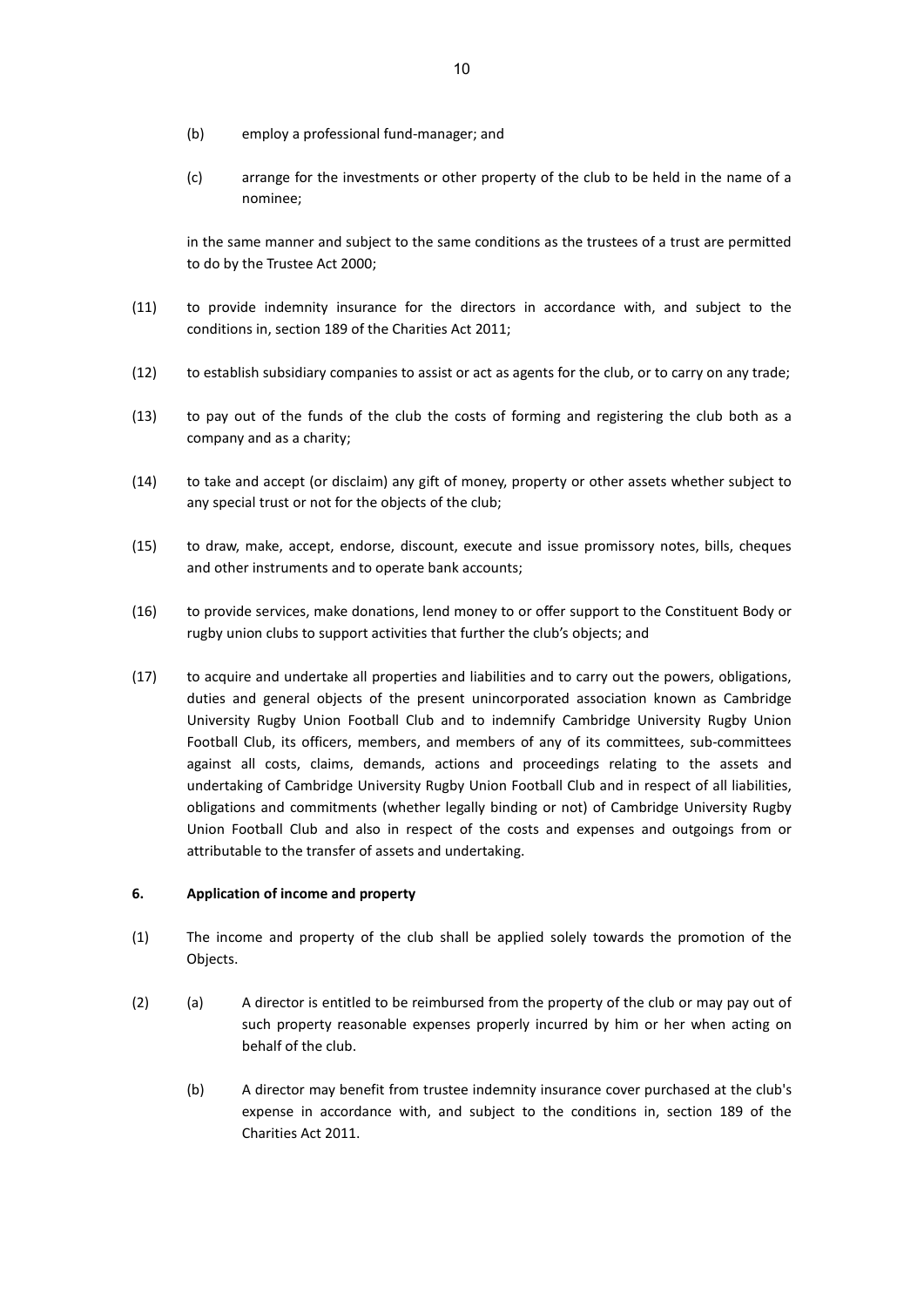- (c) A director may receive an indemnity from the club in the circumstances specified in article 37.
- (d) A director may not receive any other benefit or payment unless it is authorised by articl[e 7.](#page-8-0)
- (3) Subject to article [7,](#page-8-0) none of the income or property of the club may be paid or transferred directly or indirectly by way of dividend bonus or otherwise by way of profit to any member of the club. This does not prevent a member who is not also a director receiving:
	- (a) a benefit from the club in the capacity of a beneficiary of the club;
	- (b) reasonable and proper remuneration for any goods or services supplied to the club (including services performed by the member under a contract of employment with the club);
	- (c) interest at a reasonable and proper rate on money lent by any member to the club;
	- (d) any reasonable and proper rent for premises let by any member to the club.

#### <span id="page-8-0"></span>**7. Benefits and payments to the club's directors and connected persons**

#### (1) **General provisions**

No director or connected person may:

- (a) buy any goods or services from the club on terms preferential to those applicable to members of the public;
- (b) sell goods, services, or any interest in land to the club;
- (c) be employed by, or receive any remuneration from, the club;
- (d) receive any other financial benefit from the club;

unless the payment is permitted by sub-clause (3) of this article, or authorised by the court or the Commission.

(2) In this article, a "financial benefit" means a benefit, direct or indirect, which is either money or has a monetary value.

#### (3) **Scope and powers permitting directors' or connected persons' benefits**

- (a) A director or connected person may receive a benefit from the club in the capacity of a beneficiary of the club.
- (b) A director or connected person may enter into a contract for the supply of services, or of goods that are supplied in connection with the provision of services, to the club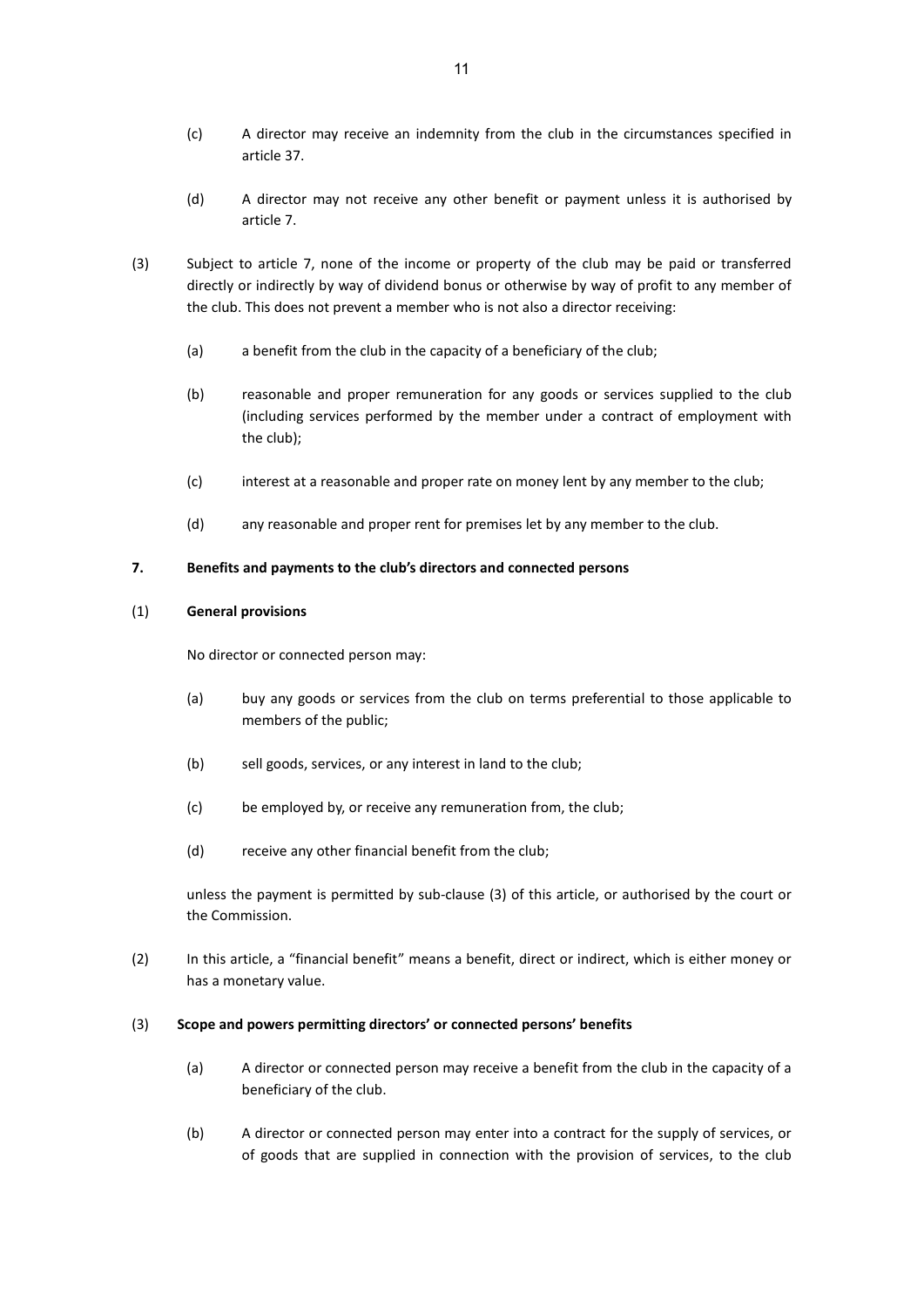where that is permitted in accordance with, and subject to the conditions in, sections 185 and 186 of the Charities Act 2011.

- (c) Subject to sub-clause (4) of this article, a director or connected person may provide the club with goods that are not supplied in connection with services provided to the club by the director or connected person.
- (d) A director or connected person may receive interest on money lent to the club at a reasonable and proper rate which must be not more than the Bank of England bank rate (also known as the base rate).
- (e) A director or connected person may receive rent for premises let by the director or connected person to the club. The amount of the rent and the other terms of the lease must be reasonable and proper. The director concerned must withdraw from any meeting at which such a proposal or the rent or other terms of the lease are under discussion.
- (f) A director or connected person may take part in the normal trading and fundraising activities of the club on the same terms as members of the public.

### (4) **Payment for supply of goods only – controls**

The club and its directors may only rely upon the authority provided by sub-clause (3)(c) of this article if each of the following conditions is satisfied:

- (a) the amount or maximum amount of the payment for the goods is set out in an agreement in writing between the club or its directors (as the case may be) and the director or connected person supplying the goods ("the supplier") under which the supplier is to supply the goods in question to or on behalf of the club.
- (b) The amount or maximum amount of the payment for the goods does not exceed what is reasonable in the circumstances for the supply of the goods in question.
- (c) The other directors are satisfied that it is in the best interests of the club to contract with the supplier rather than with someone who is not a director or connected person. In reaching that decision the directors must balance the advantage of contracting with a director or connected person against the disadvantages of doing so.
- (d) The supplier is absent from the part of any meeting at which there is discussion of the proposal to enter into a contract or arrangement with him or her or it with regard to the supply of goods to the club.
- (e) The supplier does not vote on any such matter and is not to be counted when calculating whether a quorum of directors is present at the meeting.
- (f) The reason for their decision is recorded by the directors in the minute book.
- (g) A majority of the directors then in office are not in receipt of remuneration or payments authorised by article [7.](#page-8-0)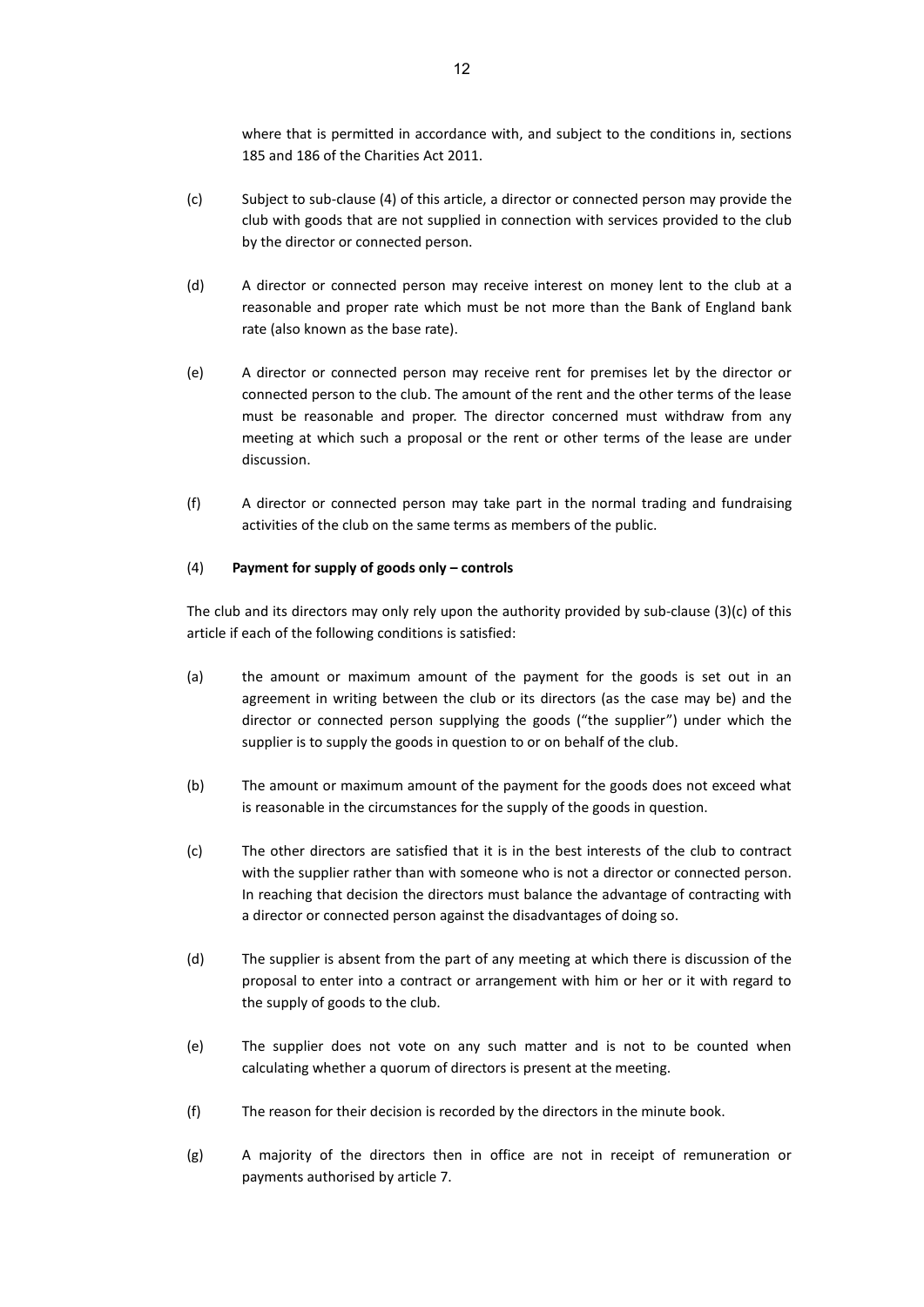- (5) In sub-clauses (3) and (4) of this article:
	- (a) "club" includes any company in which:
		- (i) the club holds more than 50% of the shares; or
		- (ii) the club controls more than 50% of the voting rights attached to the shares; or
		- (iii) the club has the right to appoint one or more directors to the board of the company; or
		- (iv) the members of the company are the same or substantially the same as the members of the club.
	- (b) "connected person" includes any person within the definition in article 41 "Interpretation".

#### <span id="page-10-0"></span>**8. Declaration of directors' interests**

A director must declare the nature and extent of any interest, direct or indirect, which he or she has in a proposed transaction or arrangement with the club or in any transaction or arrangement entered into by the club which has not previously been declared. A director must absent himself or herself from any discussions of the club directors in which it is possible that a conflict will arise between his or her duty to act solely in the interests of the club and any personal interest (including but not limited to any personal financial interest).

#### <span id="page-10-1"></span>**9. Conflicts of interests and conflicts of loyalties**

- (1) If a conflict of interests arises for a director because of a duty of loyalty owed to another organisation or person and the conflict is not authorised by virtue of any other provision in the articles, the unconflicted directors may authorise such a conflict of interests where the following conditions apply:
	- (a) the conflicted director is absent from the part of the meeting at which there is discussion of any arrangement or transaction affecting that other organisation or person;
	- (b) the conflicted director does not vote on any such matter and is not to be counted when considering whether a quorum of directors is present at the meeting; and
	- (c) the unconflicted directors consider it is in the interests of the club to authorise the conflict of interests in the circumstances applying.
- (2) Subject to complying with the provisions of Article 9(1) the club is authorised to engage in transactions or arrangements with the University notwithstanding any conflict of interest that may arise by reason of a duty of loyalty owed by a director to the University.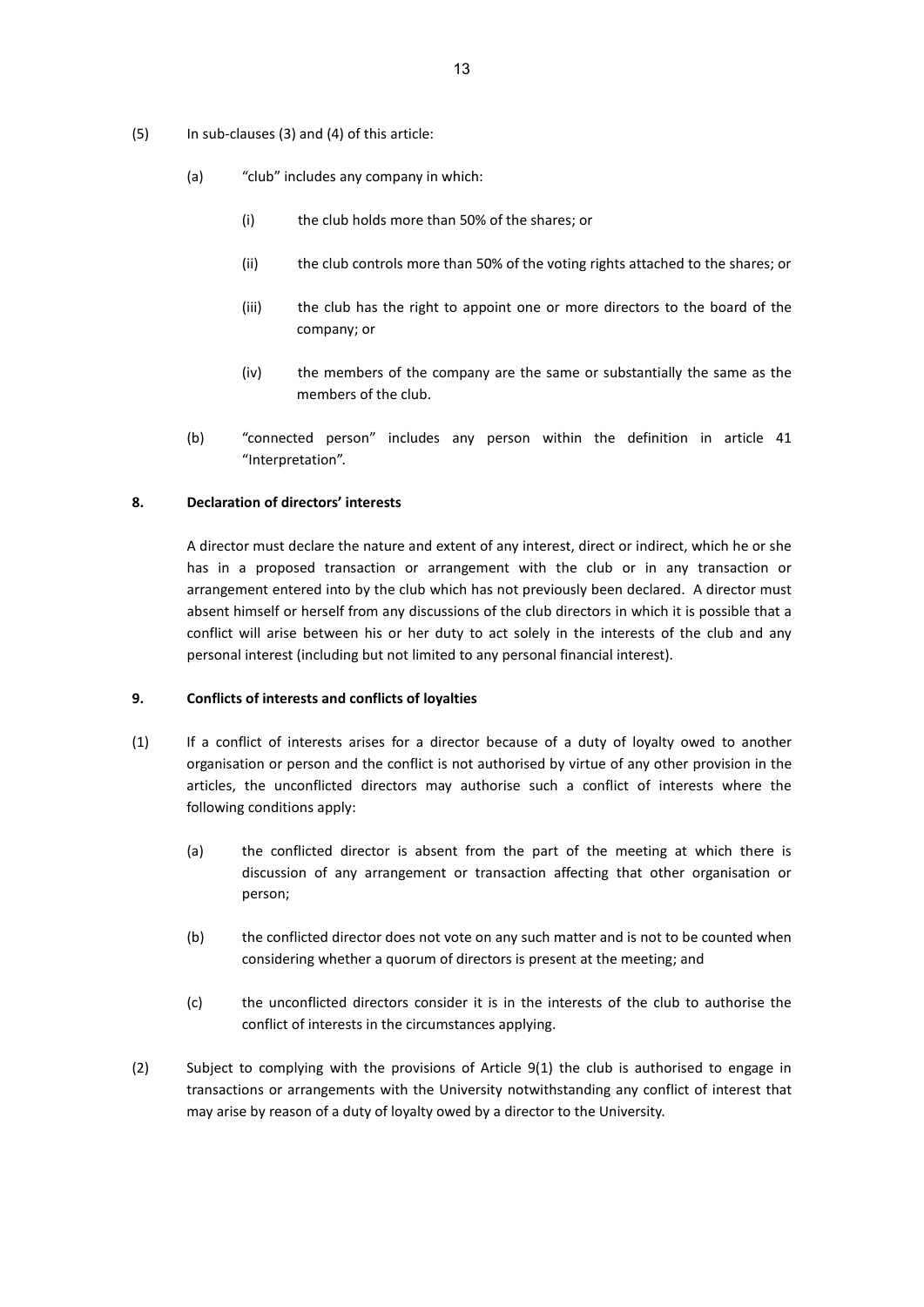- (3) In this article a conflict of interests arising because of a duty of loyalty owed to another organisation or person only refers to such a conflict which does not involve a direct or indirect benefit of any nature to a director or to a connected person.
- (4) Where a director has a conflict of interest arising because of a duty of loyalty which he or she has declared to the directors, he or she shall not be in breach of his or her duties to the club by withholding confidential information from the club if to disclose it would result in a breach of any other duty or obligation of confidence owed by him or her.

### <span id="page-11-0"></span>**10. Members**

- (1) The subscribers to the memorandum are the first members of the club and Board membership or (as the case may be) Life Membership shall automatically be conferred upon each subscriber in accordance with the eligibility criteria set out in article  $11(1)(a)$  and  $11(1)(c)$ .
- (2) Membership is open to other individuals or organisations who:
	- (a) fulfil the eligibility criteria set out in article  $11(1)(a)$ , (b) or (c); and
	- (b) are approved by the directors.
- (3) (a) The directors may only refuse an application for membership if, acting reasonably and properly, they consider it to be in the best interests of the club to refuse the application. In the case of Resident Player Membership*,* any refusal by the directors must be notified to the University and, unless the University objects to the refusal within 14 days of notification, the refusal shall take effect. If the University objects, a meeting between the University and any or all of the directors shall be arranged within 14 days of the objection to discuss and resolve the matter.
	- (b) The directors must inform the applicant in writing of the reasons for the refusal within twenty-one days of the decision.
	- (c) The directors must consider any written representations the applicant may make about the decision. The directors' decision following any written representations must be notified to the applicant in writing but shall be final.
- (4) Membership is not transferable.
- (5) The directors must keep a register of names and addresses of the members.

### <span id="page-11-1"></span>**11. Classes of membership**

- (1) There shall be three classes of Voting Members:
	- (a) Board Members: Board Members shall comprise the members of the Board. Board membership shall terminate from the date a person ceases to be a member of the Board;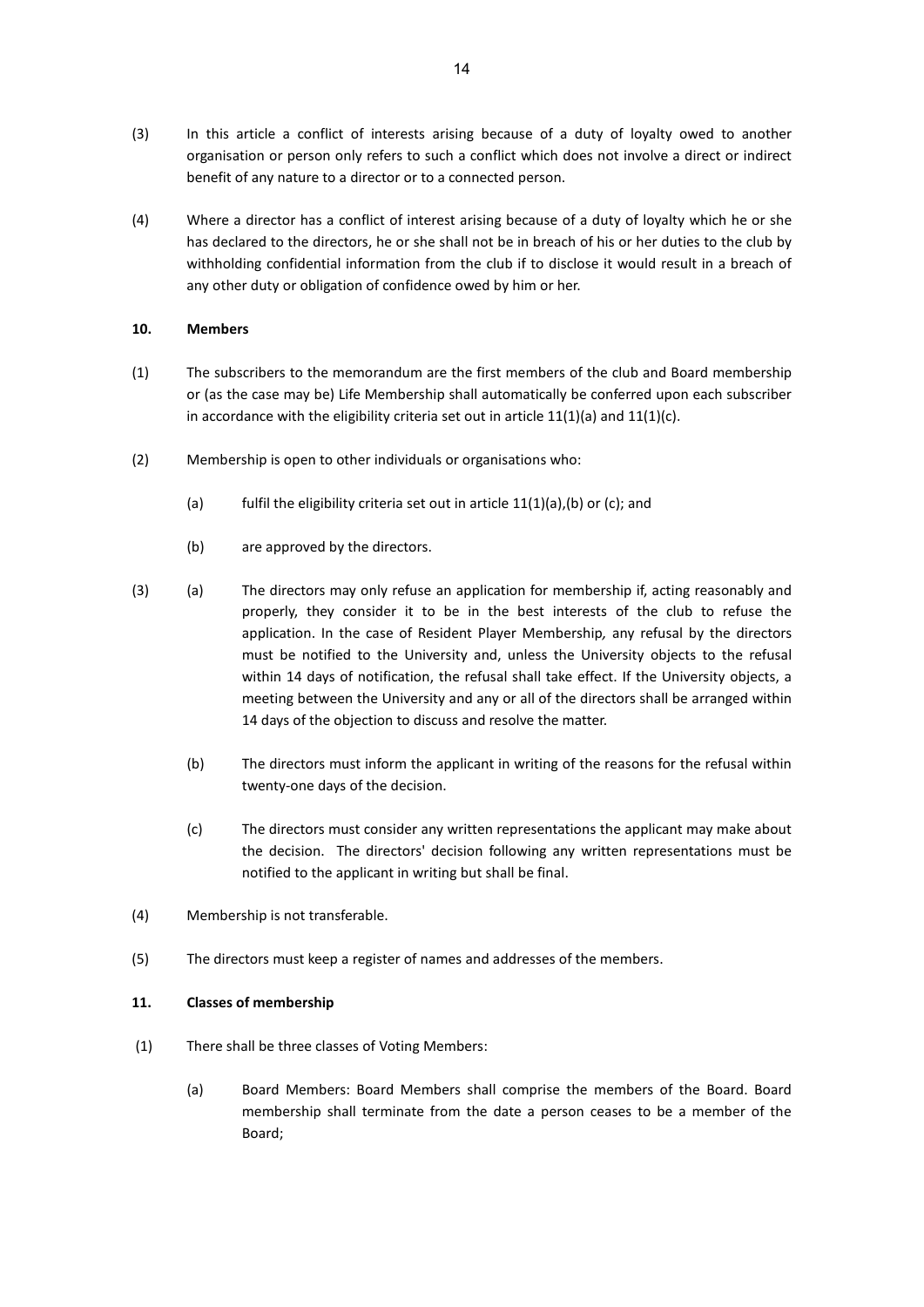- (b) Resident Player Members: Resident Player Members shall comprise all persons to whom a Blue or  $1^{st}$  XV or  $2^{nd}$  XV or  $3^{rd}$  XV colours has been awarded by the relevant Captain in accordance with the Rules of the club and who are a resident member of the University in *statu pupillari* and are still eligible to play in accordance with the Rules of the club. Resident Player Membership shall terminate from the date a person ceases to be eligible to play in accordance with the Rules of the club;
- (c) Life Members: Life Members shall comprise all persons to whom a Blue or  $1^{st}$  XV or  $2^{nd}$ XV or 3<sup>rd</sup> XV colours has been awarded by the relevant Captain in accordance with the Rules of the club and who are no longer eligible to play in accordance with the Rules of the club.
- (2) The directors shall record the rights and obligations of the three classes in the register of members.
- (3) Every Board Member, Resident Player Member and Life Member shall be approved as such by the Board and such approval shall not be unreasonably withheld.
- (4) The directors may not directly or indirectly alter the rights or obligations attached to a class of membership.
- (5) The criteria for Resident Player Membership may only be varied if:
	- (a) three-quarters of the members of that class, and the University, consent in writing to the variation; or
	- (b) a special resolution is passed at a separate general meeting of the members of that class agreeing to the variation and the University gives its consent in writing.
- (6) The rights attached to a class of membership may only be varied if:
	- (a) three-quarters of the members of that class (and, in the case of Resident Player Members, the University) consent in writing to the variation; or
	- (b) a special resolution is passed at a separate general meeting of the members of that class agreeing to the variation (and, in the case of Resident Player Members, the University gives its consent in writing).
- (7) The provisions in the articles about general meetings shall apply to any meeting relating to the variation of the rights of any class of members.
- (8) The Board may through the Rules create categories of Non-Voting Members.

### <span id="page-12-0"></span>**12. Termination of membership**

Membership is terminated if:

(1) the member dies or, if it is an organisation, ceases to exist;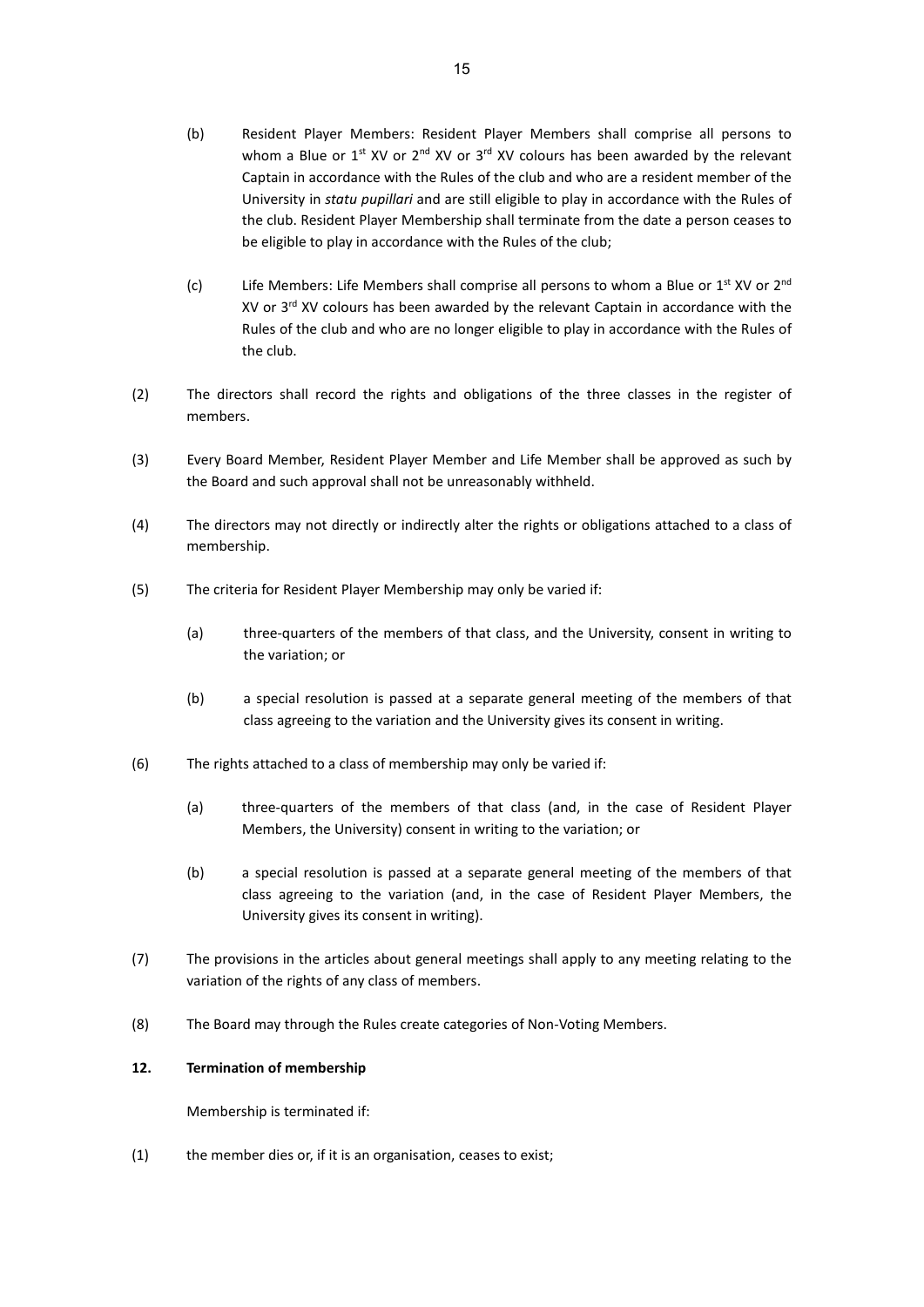- (2) the member resigns by written notice to the club unless, after the resignation, there would be less than two Voting Members;
- (3) any sum due from the member to the club is not paid in full within six months of it falling due;
- (4) the member is removed from membership by a resolution of the directors (which, in the case of a Resident Player Member, has not been objected to by the University within 14 days of receipt of notice, which the directors must provide to the University as soon as practicable) that it is in the best interests of the club that his or her or its membership is terminated. A resolution to remove a member from Life Membership may only be passed if:
	- (a) the member has been given at least twenty-one days' notice in writing of the meeting of the directors at which the resolution will be proposed and the reasons why it is to be proposed; and
	- (b) the member or, at the option of the member, the member's representative (who need not be a member of the club) has been allowed to make representations to the meeting;

or

(5) in the case of Resident Player Membership, a person ceases to be eligible to play in accordance with the Rules.

### <span id="page-13-0"></span>**13. General meetings**

- (1) An annual general meeting must be called by the President. The date, venue and time of the annual general meeting shall be agreed with the Board.
- (2) The business which is to be transacted at the annual general meeting includes, but is not limited to:
	- (a) ratification of appointments and co-options to the Board;
	- (b) the election of Elected Directors in accordance with these articles;
	- (c) the receipt from the Board of a report on the activities of the club since the previous annual general meeting;
	- (d) receipt from the Board of the clubs accounts;
	- (e) the appointment of the club's auditors; and
	- (d) consideration of any matter referred for discussion by the Board.
- (3) The directors may call a general meeting at any time.
- (4) A general meeting must also be called where: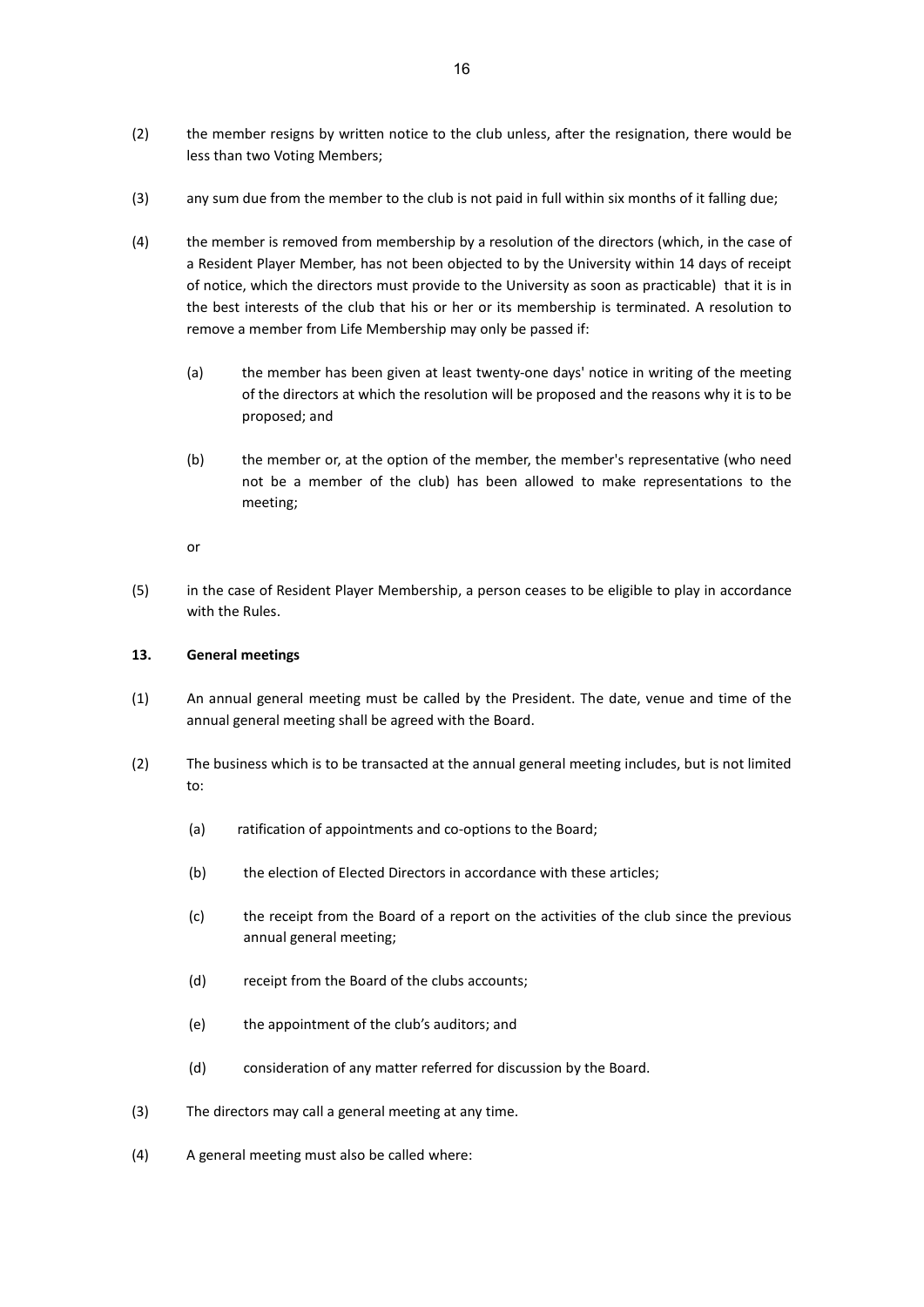- (a) Voting Members request the directors to call a general meeting pursuant to the provisions of the Companies Acts; or
- (b) a meeting is requested, in writing, by at least ten Life Members of the club specifying the business to be transacted at the meeting and the request is approved by the Board.
- (5) All Voting Members of the club are entitled to be present at meetings of the club.
- (6) Any person intending to propose a motion at any meeting of the club must ensure that a copy of the motion, proposed and seconded, is submitted to the Executive Secretary or the Treasurer at least six days before the date of the meeting at which the matter is to be discussed.
- (7) The University may appoint a representative to attend and speak at (but not vote at) any general meeting of the club. If the University decides to appoint a representative for that purpose, it shall give the name of the representative to the Executive Secretary within a reasonable time in advance of the general meeting.

#### <span id="page-14-0"></span>**14. Notice of general meetings**

- (1) The minimum period of notice required to hold a general meeting of the club is fourteen clear days for all general meetings including annual general meetings.
- (2) A general meeting may be called by shorter notice if it is so agreed by a majority in number of members having a right to attend and vote at the meeting, being a majority who together hold not less than 90 percent of the total voting rights.
- (3) The notice must specify the date, time and place of the meeting and the general nature of the business to be transacted. If the meeting is to be an annual general meeting, the notice must say so. The notice must also contain a statement setting out the right of members to appoint a proxy under section 324 of the Companies Act 2006 and articl[e 19.](#page-17-0)
- (4) The notice must be given to all the Voting Members, the directors, the auditors and to the University.
- (5) The Executive Secretary shall be responsible for ensuring that the agenda and any relevant papers for each meeting are circulated or made available to those entitled to attend meetings of the club not less than four days before the date on which the meeting has been called.
- (6) The proceedings at a meeting shall not be invalidated because a person who was entitled to receive notice of the meeting did not receive it because of an accidental omission by the club.

#### <span id="page-14-1"></span>**15. Proceedings at general meetings**

- (1) No business shall be transacted at any general meeting unless a quorum is present.
- (2) A quorum is ten Voting Members including at least one Voting Member in *statu pupillari* present in person or by proxy and entitled to vote upon the business to be conducted at the meeting.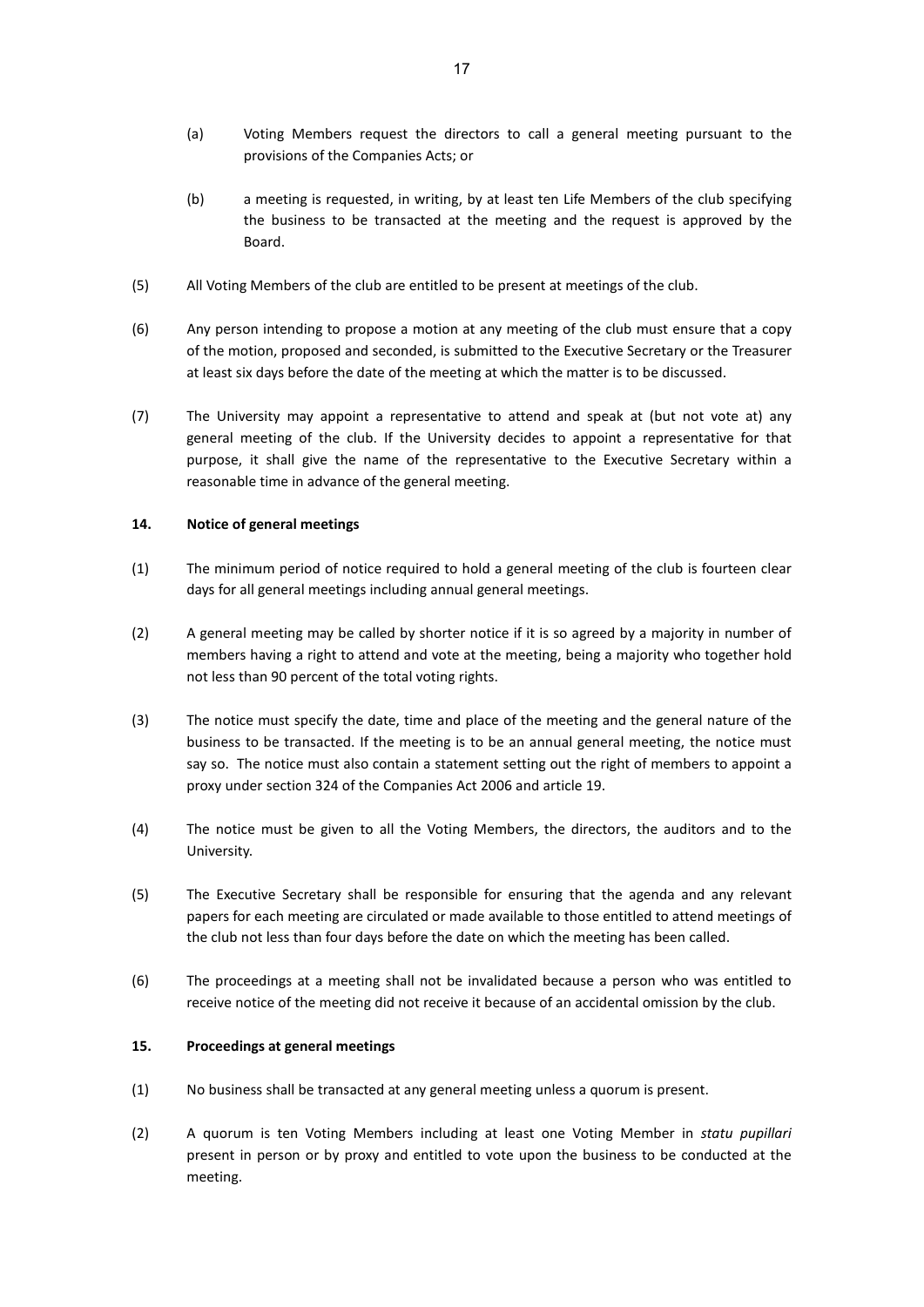- (3) The authorised representative of a member organisation shall be counted in the quorum.
- (4) If:
	- (a) a quorum is not present within half an hour from the time appointed for the meeting; or
	- (b) during a meeting a quorum ceases to be present,

the meeting shall be adjourned to such time and place as the directors shall determine.

- (5) The directors must reconvene the meeting and must give at least seven clear days' notice of the reconvened meeting stating the date, time and place of the meeting. The agenda of the reconvened meeting, and any relevant papers for the meeting, must accompany the meeting notice.
- (6) If no quorum is present at the reconvened meeting within fifteen minutes of the time specified for the start of the meeting the members present in person or by proxy at that time shall constitute the quorum for that meeting.
- (7) The following matters ("Reserved Matters") require approval by at least two-thirds of the members of all classes of membership present and voting in person or by proxy at any general meeting at which any of the following matters require approval:
	- (a) any amendment to the club's articles which materially adversely affects the position of the members or materially alters the relationship between the club and the University;
	- (b) the dissolution of the club;
	- (c) the disposal, redevelopment, or material change of use of club's clubhouse or ground and associated land; and
	- (d) the application and/or use of financial assets of the club other than for the benefit of the club.

In the event that any club assets are jointly funded and/or developed with other charities, the requirements of this article 15(7) shall apply to that proportion of the relevant asset which fairly reflects the funding and/or contribution made by the club.

#### <span id="page-15-0"></span>**16. Chairing general meetings**

(1) General meetings shall be chaired by the President or, in his or her absence, the Executive Chairman. If both the President and the Executive Chairman are absent, the meeting shall be chaired by the Senior Member.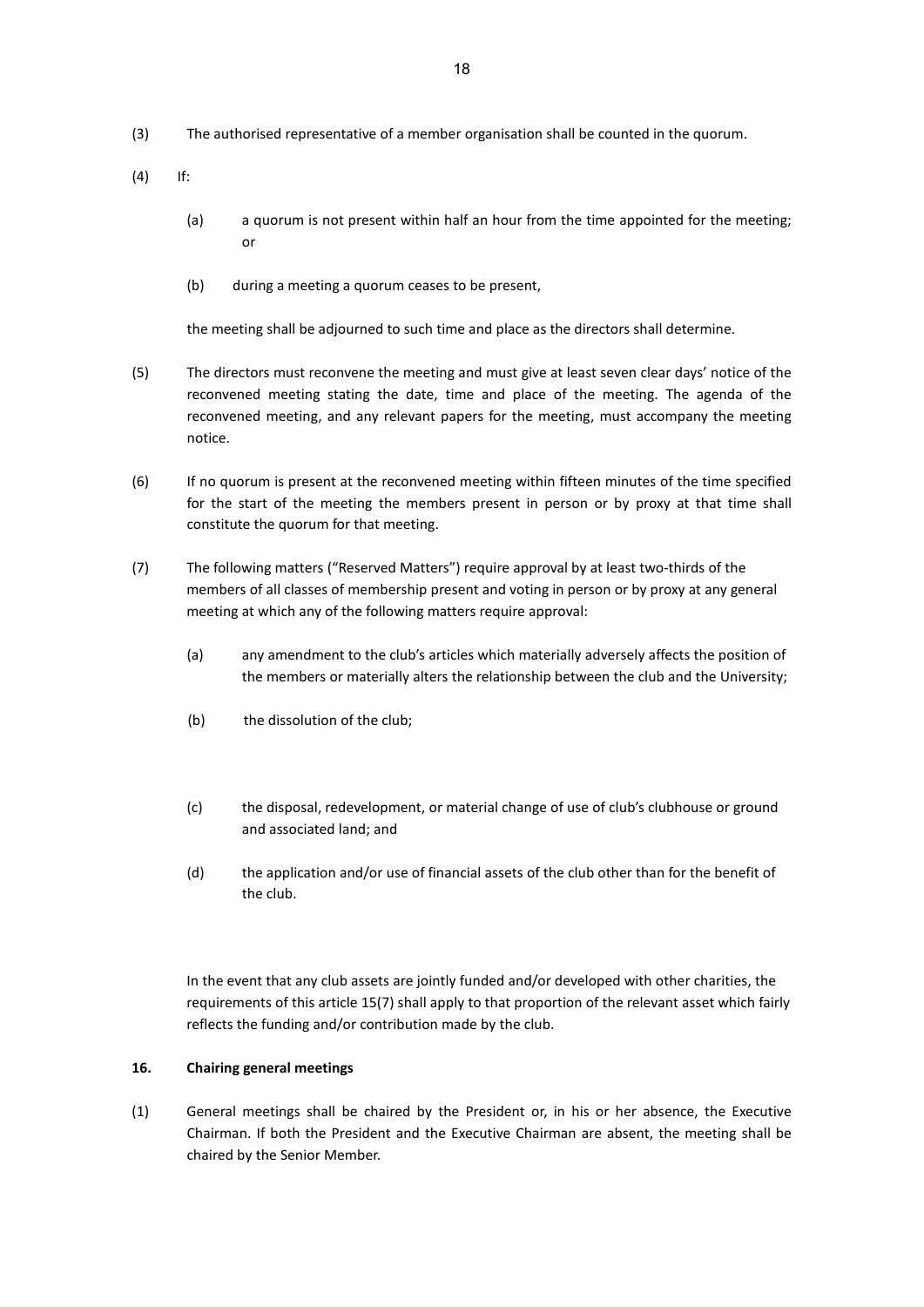- (2) If the President, Executive Chairman and Senior Member are absent or are not present within fifteen minutes of the time appointed for the meeting, a director nominated by the directors shall chair the meeting.
- (3) If there is only one director present and willing to act, he or she shall chair the meeting.
- (4) If no director is present and willing to chair the meeting within fifteen minutes after the time appointed for holding it, the members present in person or by proxy and entitled to vote must choose one of their number to chair the meeting.

## <span id="page-16-0"></span>**17. Adjournment of general meetings**

- (1) The members present in person or by proxy at a meeting may resolve by ordinary resolution that the meeting shall be adjourned.
- (2) The person who is chairing the meeting must decide the date, time and place at which the meeting is to be reconvened unless those details are specified in the resolution.
- (3) No business shall be conducted at a reconvened meeting unless it could properly have been conducted at the meeting had the adjournment not taken place.
- (4) If a meeting is adjourned by a resolution of the members for more than seven days, at least seven clear days' notice shall be given of the reconvened meeting stating the date, time and place of the meeting.

### <span id="page-16-1"></span>**18. Voting at general meetings**

- (1) Any vote at a meeting shall be decided by a show of hands unless before, or on the declaration of the result of, the show of hands a poll is demanded:
	- (a) by the person chairing the meeting; or
	- (b) by at least two members present in person or by proxy and having the right to vote at the meeting; or
	- (c) by a member or members present in person or by proxy representing not less than one-tenth of the total voting rights of all the members having the right to vote at the meeting.
- (2) (a) The declaration by the person who is chairing the meeting of the result of a vote shall be conclusive unless a poll is demanded.
	- (b) The result of the vote must be recorded in the minutes of the club but the number or proportion of votes cast need not be recorded.
- (3) (a) A demand for a poll may be withdrawn, before the poll is taken, but only with the consent of the person who is chairing the meeting.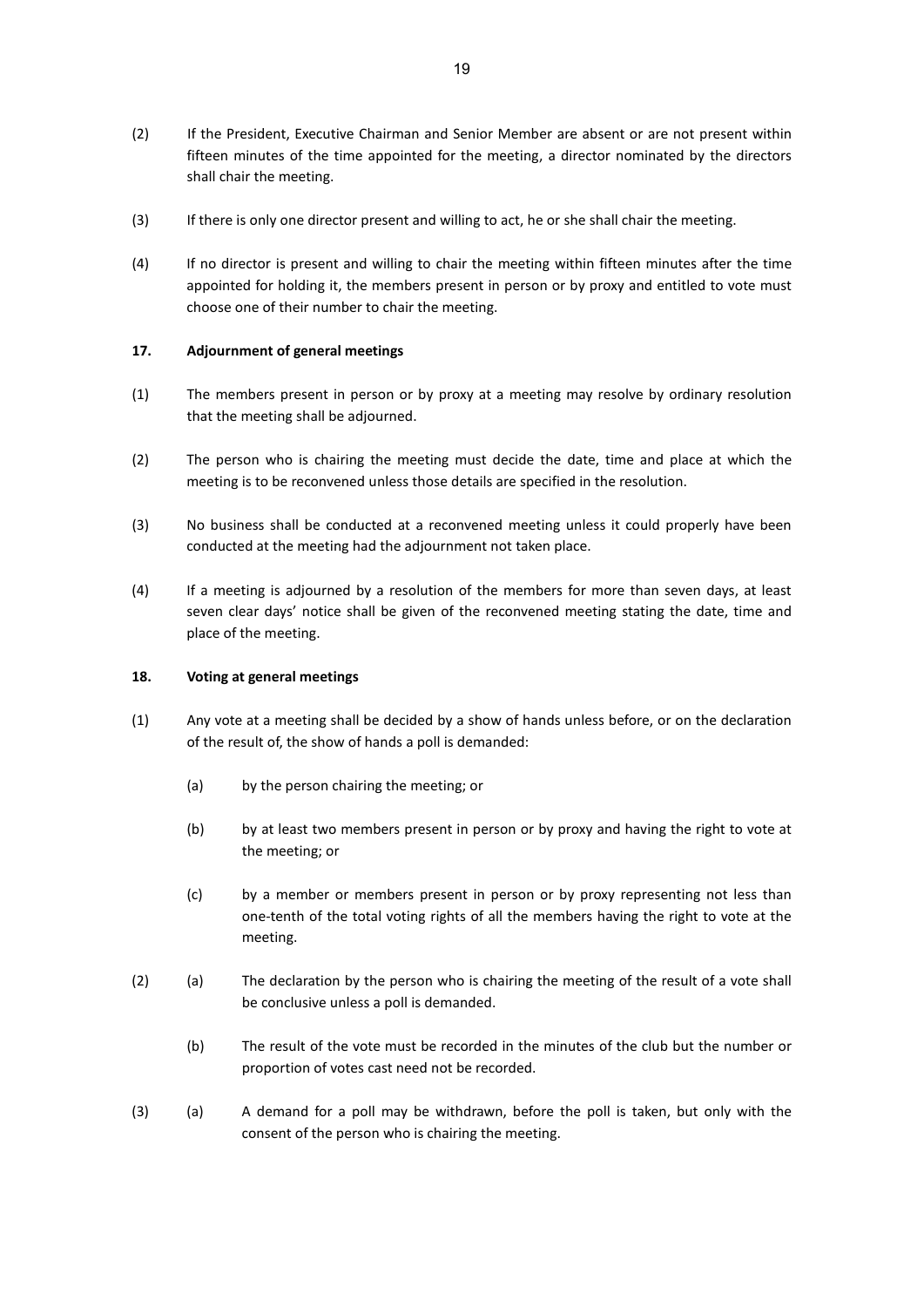- (b) If the demand for a poll is withdrawn the demand shall not invalidate the result of a show of hands declared before the demand was made.
- (4) (a) A poll must be taken as the person who is chairing the meeting directs, who may appoint scrutineers (who need not be members) and who may fix a time and place for declaring the results of the poll.
	- (b) The result of the poll shall be deemed to be the resolution of the meeting at which the poll is demanded.
- (5) (a) A poll demanded on the election of a person to chair a meeting or on a question of adjournment must be taken immediately.
	- (b) A poll demanded on any other question must be taken either immediately or at such time and place as the person who is chairing the meeting directs.
	- (c) The poll must be taken within thirty days after it has been demanded.
	- (d) If the poll is not taken immediately, at least seven clear days' notice shall be given specifying the time and place at which the poll is to be taken.
	- (e) If a poll is demanded the meeting may continue to deal with any other business that may be conducted at the meeting.

### <span id="page-17-0"></span>**19. Content of proxy notices**

- (1) Proxies may only validly be appointed by a notice in writing (a "proxy notice") which:
	- (a) states the name and address of the member appointing the proxy;
	- (b) identifies the person appointed to be that member's proxy and the general meeting in relation to which that person is appointed;
	- (c) is signed by or on behalf of the member appointing the proxy, or is authenticated in such manner as the directors may determine; and
	- (d) is delivered to the club not less than 48 hours before the meeting for which the appointment has been made in accordance with the articles and any instructions contained in the notice of the general meeting to which they relate.
- (2) The club may require proxy notices to be delivered in a particular form, and may specify different forms for different purposes.
- (3) Proxy notices may specify how the proxy appointed under them is to vote (or that the proxy is to abstain from voting) on one or more resolutions.
- (4) Unless a proxy notice indicates otherwise, it must be treated as: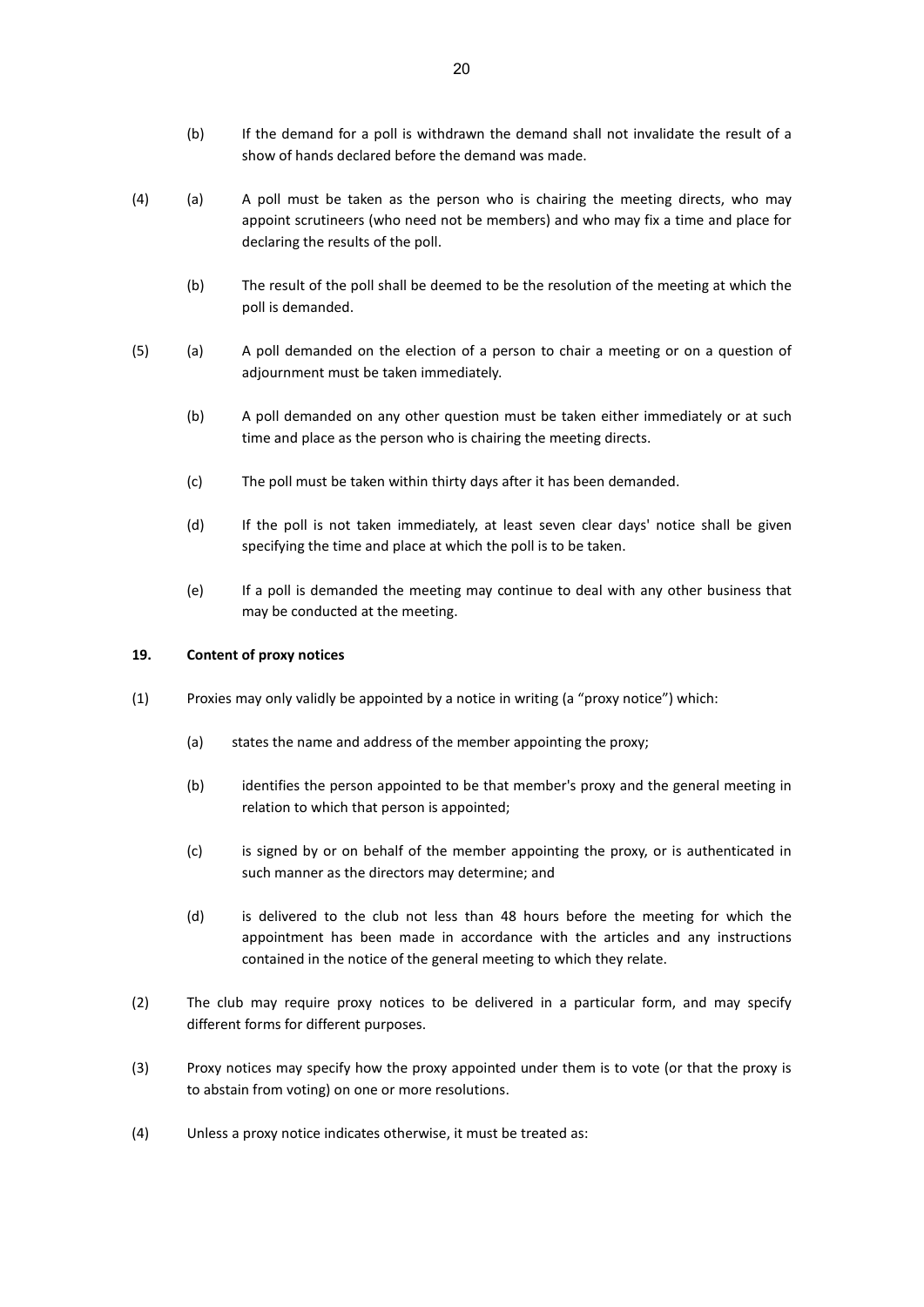- (a) allowing the person appointed under it as a proxy discretion as to how to vote on any ancillary or procedural resolutions put to the meeting; and
- (b) appointing that person as a proxy in relation to any adjournment of the general meeting to which it relates as well as the meeting itself.

# <span id="page-18-0"></span>**20. Delivery of proxy notices**

- (1) A person who is entitled to attend, speak or vote (either on a show of hands or on a poll) at a general meeting remains so entitled in respect of that meeting or any adjournment of it, even though a valid proxy notice has been delivered to the club by or on behalf of that person.
- (2) An appointment under a proxy notice may be revoked by delivering to the club a notice in writing given by or on behalf of the person by whom or on whose behalf the proxy notice was given.
- (3) A notice revoking a proxy appointment only takes effect if it is delivered before the start of the meeting or adjourned meeting to which it relates.
- (4) If a proxy notice is not executed by the person appointing the proxy, it must be accompanied by written evidence of the authority of the person who executed it to execute it on the appointor's behalf.

### <span id="page-18-1"></span>**21. Written resolutions**

- (1) A resolution in writing agreed by a simple majority (or in the case of a special resolution by a majority of not less than 75%) of the members who would have been entitled to vote upon it had it been proposed at a general meeting shall be effective provided that:
	- (a) a copy of the proposed resolution has been sent to every eligible member and to the University;
	- (b) a simple majority (or in the case of a special resolution a majority of not less than 75%) of members has signified its agreement to the resolution; and
	- (c) it is contained in an authenticated document which has been received at the registered office within the period of 28 days beginning with the circulation date.
- (2) A resolution in writing may comprise several copies to which one or more members have signified their agreement.
- (3) In the case of a member that is an organisation, its authorised representative may signify its agreement.

### <span id="page-18-2"></span>**22. Votes of members**

(1) Subject to article 11, every Voting Member shall have one vote.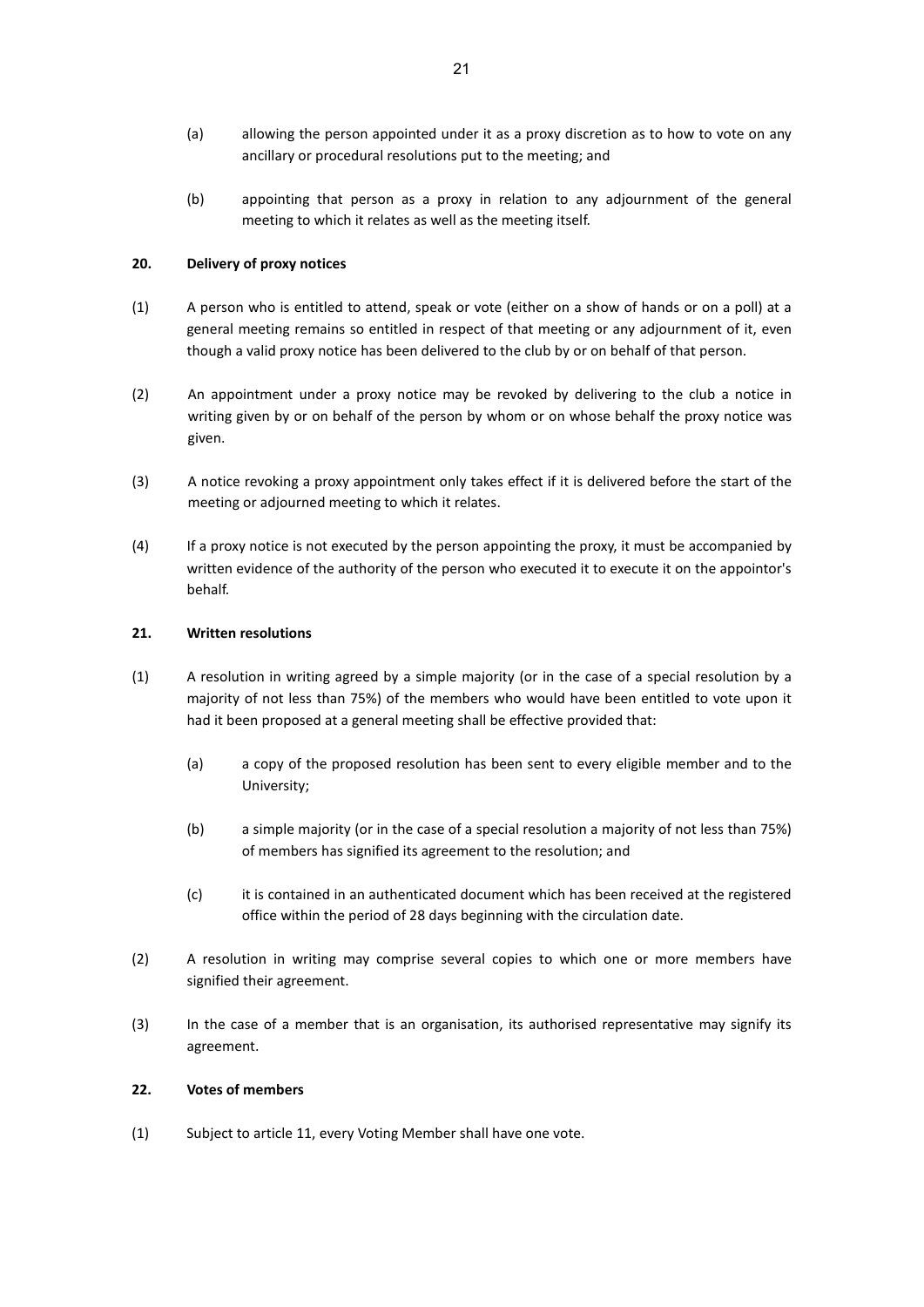- (2) Any objection to the qualification of any voter must be raised at the meeting at which the vote is tendered and the decision of the person who is chairing the meeting shall be final.
- (3) (a) Any organisation that is a member of the club may nominate any person to act as its representative at any meeting of the club.
	- (b) The organisation must give written notice to the club of the name of its representative. The representative shall not be entitled to represent the organisation at any meeting unless the notice has been received by the club. The representative may continue to represent the organisation until written notice to the contrary is received by the club.
	- (c) Any notice given to the club will be conclusive evidence that the representative is entitled to represent the organisation or that his or her authority has been revoked. The club shall not be required to consider whether the representative has been properly appointed by the organisation.

#### <span id="page-19-0"></span>**23. The Board of Directors**

- (1) A director, otherwise known as a member of the Board, must be a natural person aged 16 years or older.
- (2) No one may be appointed a director if he or she would be disqualified from acting under the provisions of article [26.](#page-20-1)
- (3) The minimum number of directors shall be seven but (unless otherwise determined by ordinary resolution) shall not be subject to any maximum*.* At least three directors shall be resident members of the University in *statu pupillari*
- (4) A director may not appoint an alternate director or anyone to act on his or her behalf at meetings of the directors.

#### <span id="page-19-1"></span>**24. Powers of directors**

- (1) The directors shall manage the business of the club and may exercise all the powers of the club unless they are subject to any restrictions imposed by the Companies Acts, the articles or any special resolution. In particular, the directors may only exercise powers in relation to a Reserved Matter if approved by members in accordance with article 32.
- (2) The directors may only exercise powers in relations to the following matters if they have received the prior written approval of the University, such approval not to be unreasonably withheld or delayed:
	- (a) any amendment to the club's articles which materially adversely affects the position of the members or materially alters the relationship between the club and the University;
	- (b) the dissolution of the club;
	- (c) the disposal, redevelopment, or material change of use of club's clubhouse or ground and associated land;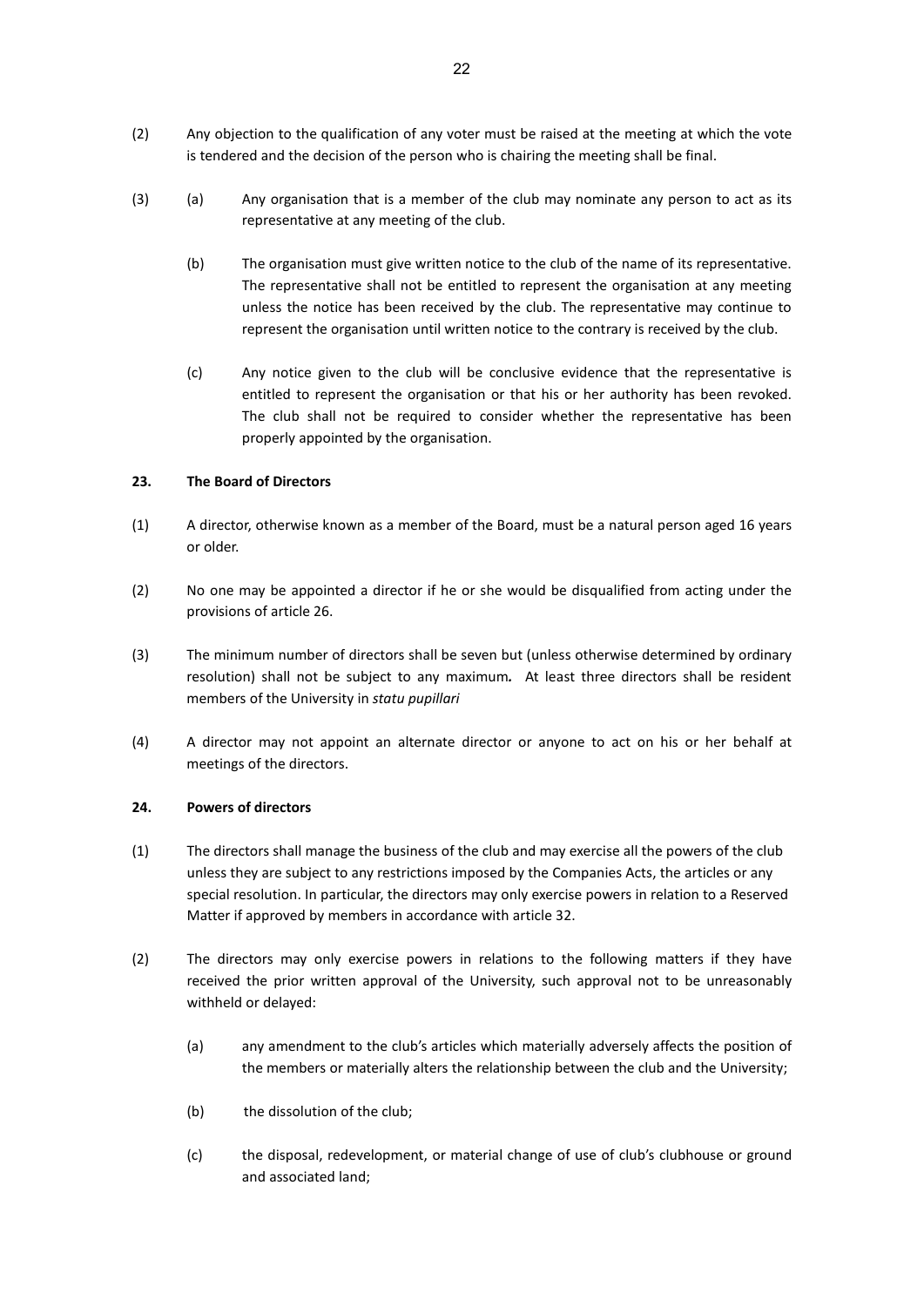- (d) the application and/or use of financial assets of the club other than for the benefit of the club;
- (e) the incorporation of a subsidiary of the club or the transfer of material club assets to a subsidiary of the club; and
- (f) any borrowings by, and creation of security over assets of, the club where the aggregate amount borrowed exceeds an amount equivalent to £125,000 indexed to CPI from 1 July 2015 (other than any borrowings which are in existence on the date the articles are adopted which relate to assets to be held by the club, including existing borrowings of the club or its predecessor organisation, all such borrowings being approved for the purposes of this article);
- (3) No alteration of the articles or any special resolution shall have retrospective effect to invalidate any prior act of the directors.
- (4) Any meeting of directors at which a quorum is present at the time the relevant decision is made may exercise all the powers exercisable by the directors.

#### <span id="page-20-0"></span>**25. Appointment of directors**

- (1) The club may by ordinary resolution appoint a person who is willing to act and to be appointed to be a director or ratify the appointment of such directors co-opted by the Board in accordance with the processes set out in articles 29 and 30.
- (2) All members who are entitled to receive notice of a general meeting must be given not less than twenty-one nor more than twenty-eight clear days' notice of any resolution to be put to the meeting to appoint a director.
- (3) The directors may appoint a person who is willing to act to be a director, provided it is in compliance with the processes set out in articles 29 and 30.
- (4) The appointment of a director, whether by the club in general meeting or by the other directors, must not cause the number of directors to exceed any number fixed as the maximum number of directors.

### <span id="page-20-1"></span>**26. Disqualification and removal of directors**

- (1) A director shall cease to hold office if he or she:
	- (a) ceases to be a director by virtue of any provision in the Companies Acts or is prohibited by law from being a director;
	- (b) is disqualified from acting as a trustee by virtue of sections 178 and 179 of the Charities Act 2011 (or any statutory re-enactment or modification of those provisions);
	- (c) ceases to be a member of the club;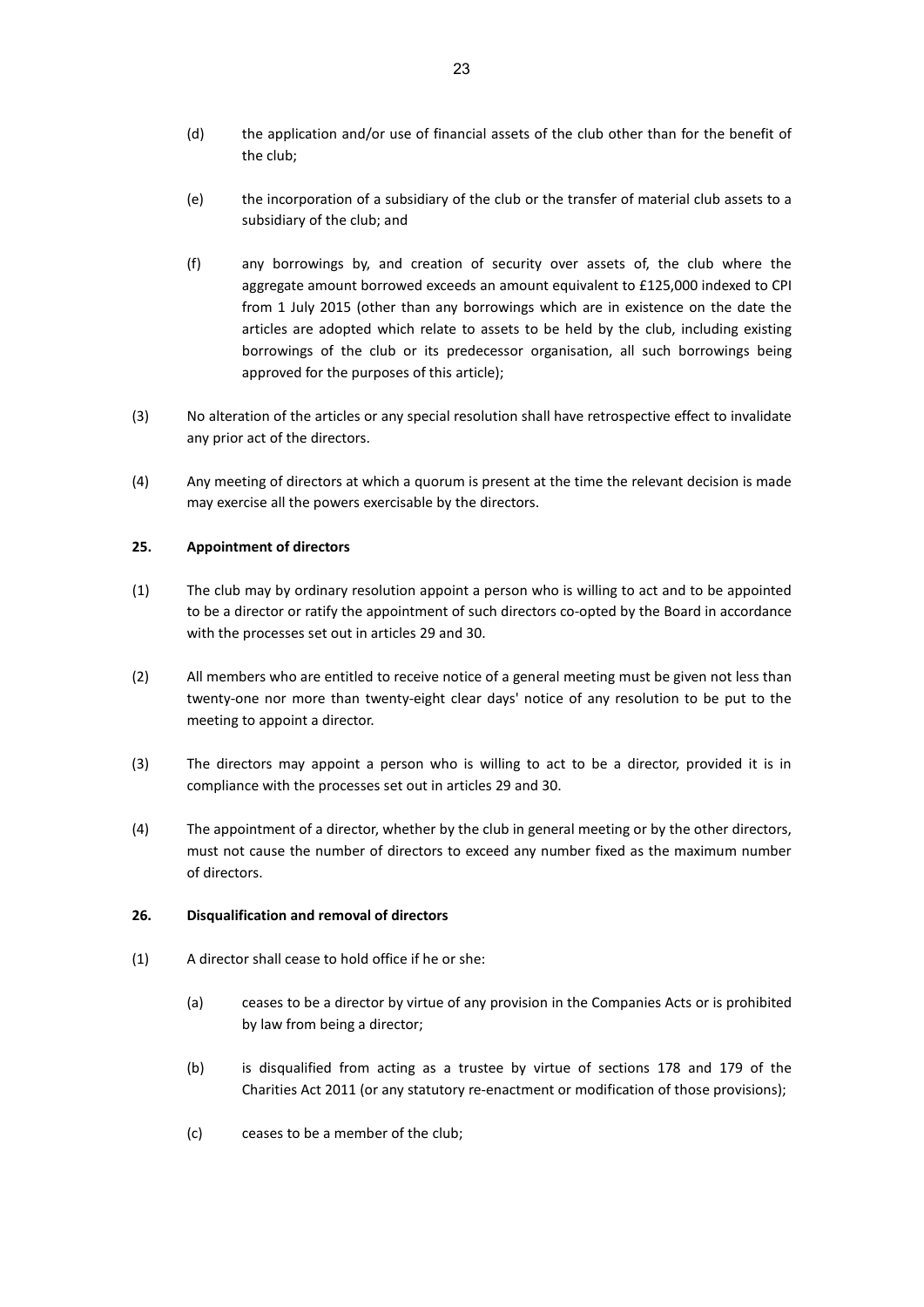- (d) becomes incapable by reason of mental disorder, illness or injury of managing and administering his or her own affairs;
- (e) resigns as a director by notice to the club (but only if at least two directors will remain in office when the notice of resignation is to take effect);
- (f) is absent without the permission of the directors from all their meetings held within a period of six consecutive months and the directors resolve that his or her office be vacated; or
- (g) is requested to resign by all the other members of the Board acting together.
- (2) In the event that a director is disqualified or removed pursuant to this article, and for such period during which that individual continues to hold the CURUFC office, the Board may nominate another individual to be a director in his or her place and until a new appointment is made to the relevant CURUFC office.

#### <span id="page-21-0"></span>**27. Remuneration of directors**

The directors must not be paid any remuneration unless it is authorised by article [7.](#page-8-0)

#### <span id="page-21-1"></span>**28. Proceedings of the Board**

- (1) The Board shall consist of all the directors and will be responsible for the general control and management of the administration of the club.
- (2) The directors may regulate the proceedings of the Board, or any committee thereof, as they think fit, subject to the provisions of the articles.
- (3) The President may call a meeting of the Board.
- (4) The Executive Secretary must call a meeting of the Board if requested to do so by a director.
- (5) A meeting of the Board may be called under this article by giving seven clear days' notice to each of the directors (unless all the directors agree to a lesser notice period). Such notice must state: (i) the proposed meeting date and time; (ii) the agenda of the meeting; and (iii) the location of the meeting and/or the proposed means of communication if it is anticipated that the directors will not be in the same place.
- (6) Questions arising at a meeting shall be decided by a majority of votes.
- (7) For the purposes of decisions to be made by the Board, all members of the Board shall have one vote but, in the event of a tie, the chairman of the meeting shall have a casting vote.
- (8) A meeting may be held by suitable electronic means agreed by the directors in which each participant may communicate with all the other participants.
- (9) (a) No decision may be made by the Board unless a quorum is present at the time the decision is purported to be made. "Present" includes being present by suitable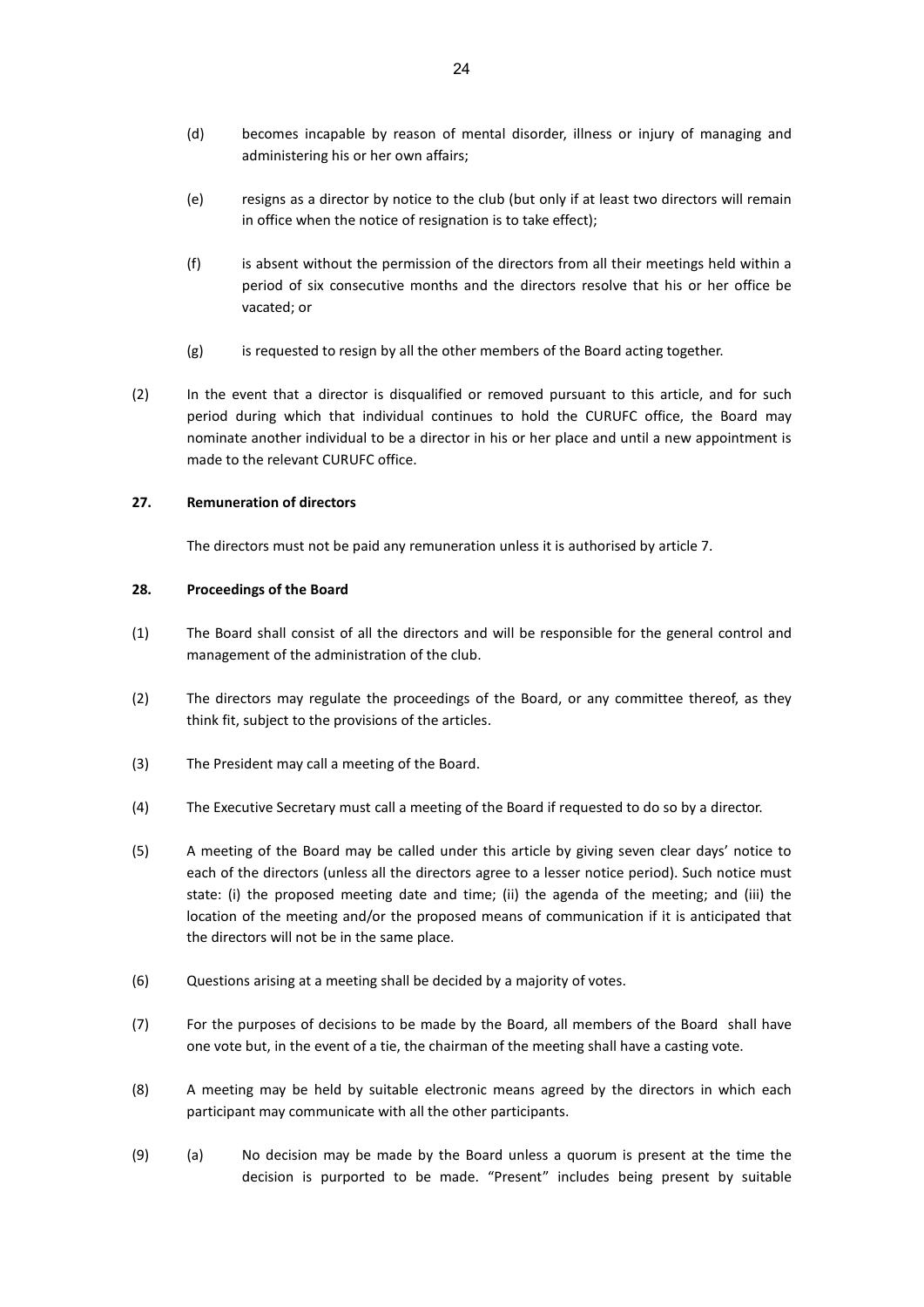electronic means agreed by the directors in which a participant or participants may communicate with all the other participants.

- (b) The quorum for meetings of the Board shall be five, including at least one director in *statu pupillari* or the Senior Member and at least three Ex Officio Directors (which may include a director in *statu pupillari* and the Senior Member), Where no quorum is reached within fifteen minutes of the time appointed for the meeting, the meeting shall be adjourned and rescheduled for seven days' time, if there is still no quorum present at the rescheduled meeting the quorum shall be satisfied by the number of directors present at the rescheduled meeting.
- (c) A director shall not be counted in the quorum present when any decision is made about a matter upon which that director is not entitled to vote.
- (10) If the number of directors is less than the number fixed as the quorum, the continuing directors or director may act only for the purpose of filling vacancies or of calling a general meeting.
- (11) (a) All meetings of the Board shall be chaired by the President or, in his or her absence, the Executive Chairman. If both the President and the Executive Chairman are absent, the meeting shall be chaired by the Senior Member.
	- (b) If the President, Executive Chairman and Senior Member are absent or are not present within fifteen minutes of the time appointed for the meeting, a director nominated by the directors shall chair the meeting.
	- (c) The person appointed to chair meetings of the Board shall have no functions or powers except those conferred by the articles or delegated to him or her by the directors.
- (12) (a) A resolution in writing or in electronic form agreed by all of the directors entitled to receive notice of a meeting of the directors and to vote upon the resolution shall be as valid and effectual as if it had been passed at a meeting of the directors duly convened and held.
	- (b) The resolution in writing may comprise several documents containing the text of the resolution in like form to each of which one or more directors has signified their agreement.

#### <span id="page-22-0"></span>**29. The Board**

- (1) The Board shall meet at least once between the start of each University term and the start of the following University term.
- (2) The directors on the Board will be the charity trustees of the club.
- (3) Proceedings of the Board shall be regulated in accordance with article 28.
- (4) The members of the Board, who shall be elected or appointed as set out in article [30,](#page-23-0) shall be:
	- (a) the President;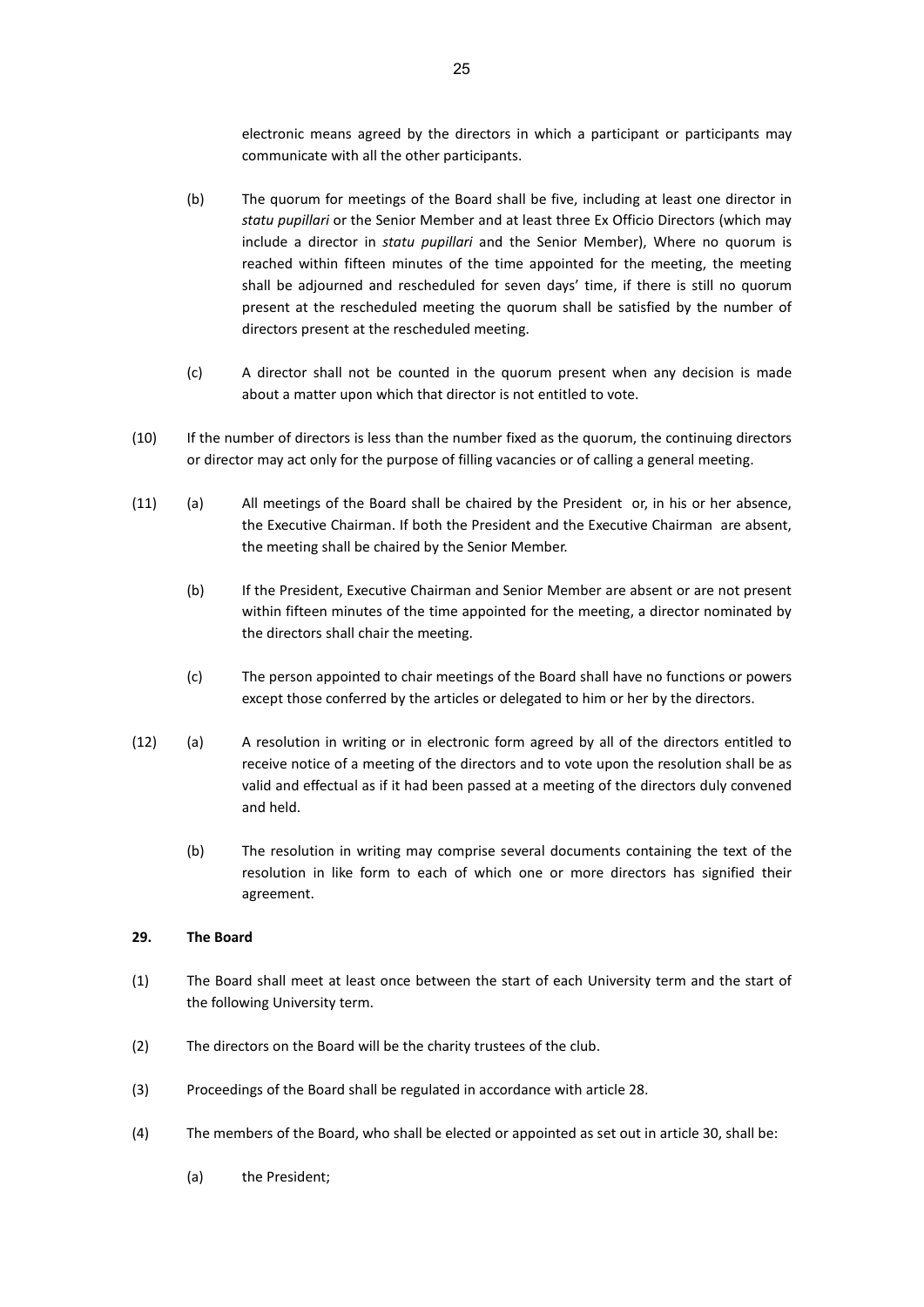- (b) the Executive Chairman;
- (c) the Treasurer;
- (d) the Executive Secretary;
- (e) the Senior Member;
- (f) the Men's Captain
- (g) the Women's Captain; and
- (h) such other persons (if any) as the Board may from time to time in its sole discretion coopt to the Board for a period to be determined by the Board. Co-opted directors shall be entitled to vote at the meetings of the Board.
- (5) The Board shall appoint a person who shall be responsible for ensuring that accurate minutes are kept of all business conducted at meetings of the Board.
- (6) The first Ex Officio Directors, who shall constitute the Board and hold office until such time as is specified in the articles, will be those persons who hold the equivalent offices of the Cambridge University Rugby Union Football Club, an unincorporated association of members of which the club is the incorporated successor entity, on the day immediately preceding the day on which the articles are adopted.

### <span id="page-23-0"></span>**30. Elected positions and appointments**

### (1) **President**

- (a) The President shall represent the club within the University, in dealings with counterparts at other clubs and in dealings with other external parties (other than those for which the Senior Member is responsible) and will focus on the long-term development of the club. The President shall also be responsible for chairing all general meetings of the club, including annual general meetings, and may have other responsibilities as determined by the Board from time to time.
- (b) The President shall be elected at Annual General Meetings of the club as determined by the Board. Any Voting Member may nominate a person to be President.
- (c) A person elected as President shall hold office for a term of up to a maximum of 4 years (as agreed with the Board), and shall be eligible for election for up to a maximum of 3 terms.
- (d) The President shall be a director by virtue of his or her office.

## (2) **Executive Chairman**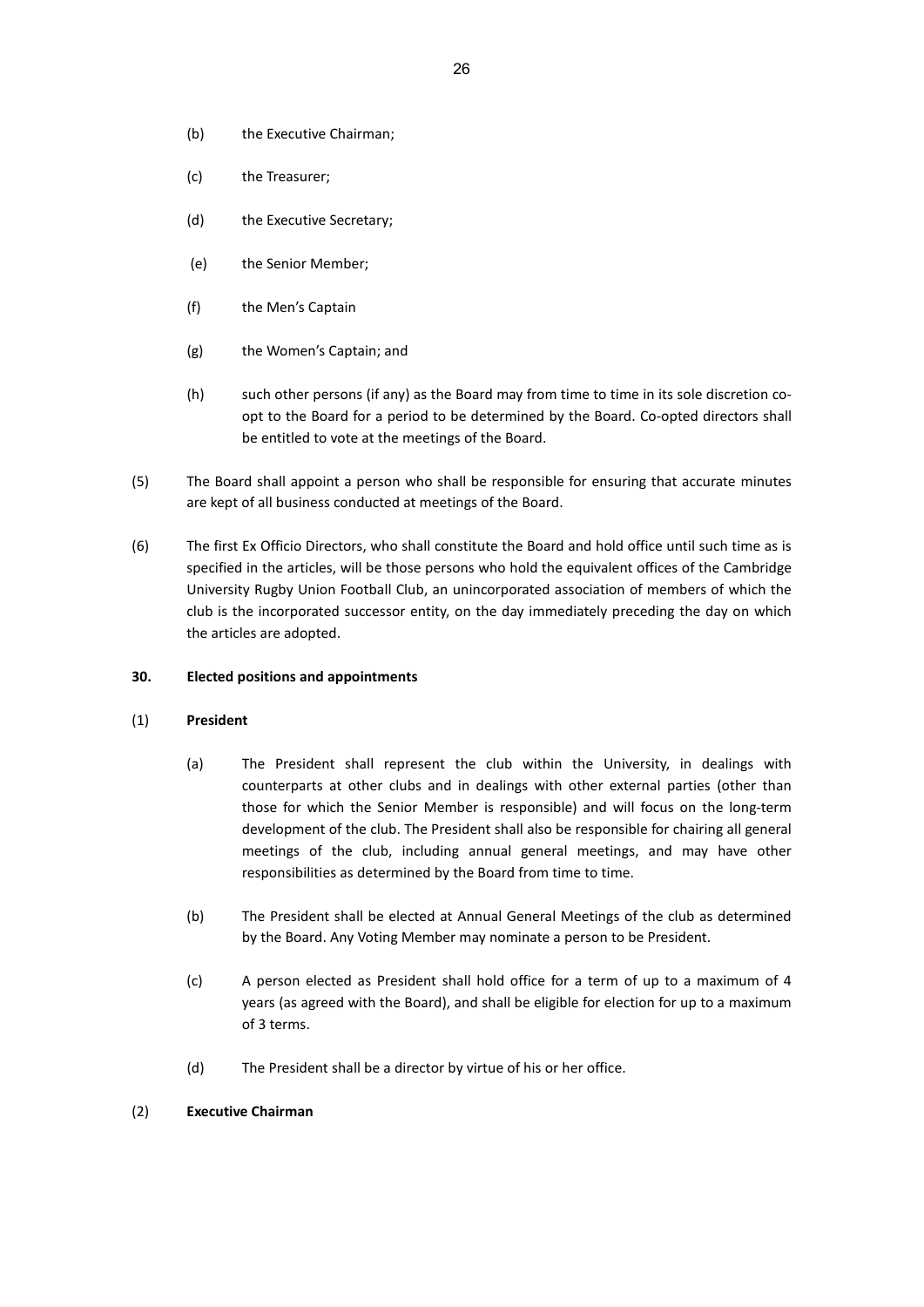- (a) The Executive Chairman shall focus on the strategy of the club and its day to day operations and may have other responsibilities as determined by the Board from time to time.
- (b) The Executive Chairman shall be elected at Annual General Meetings of the club as determined by the Board and shall hold office until the next annual general meeting. Any Voting Member may nominate a person to be Executive Chairman.
	- (c) The Executive Chairman shall be a director by virtue of his or her office.

### (3) **Treasurer**

- (a) The Treasurer, who must be: (i) a resident member of the Senate of the University; or (ii) an individual of at least MA standing in the University; or (iii) an individual approved for the purpose by the University, shall be responsible for the financial affairs of the club. In particular, the Treasurer shall have the power to bind the club and to engage and dismiss staff upon such terms as he or she thinks fit, subject to the agreement of the Board.
- (b) The Treasurer shall be elected at Annual General Meetings of the club as determined by the Board and shall hold office until the next annual general meeting. Any Voting Member may nominate a person to be Treasurer.
- (c) The Treasurer shall be a director of the club by virtue of his or her office.

### (4) **Executive Secretary**

- (a) The Executive Secretary shall assist with administrative matters related to the Objects and may have other responsibilities as determined by the Board from time to time.
- (b) The Executive Secretary shall be elected at Annual General Meetings of the club as determined by the Board and shall hold office until the next annual general meeting. Any Voting Member may nominate a person to be Executive Secretary.
- (c) The Executive Secretary shall be a director by virtue of his or her office.

### (5) **Men's Captain**

- (a) The Men's Captain, who must be a *bona fide* member of the University *in statu pupillari* shall be responsible for the selection of the men's Blues team and may have other responsibilities as determined by the Board from time to time.
- (b) The Men's Captain shall be elected each Easter Term or such other University Term as may be specified in the Rules of the club by all those Men Resident Player Members who have Blues. The election shall take place at a meeting summoned for that purpose by the President (or in his or her absence, any director) giving ten days' notice in writing to each of the people entitled to attend, whether in residence or not, at the same time notifying them of their right to vote by post. The election shall be held by private ballot of the eligible persons present at the meeting and of any person absent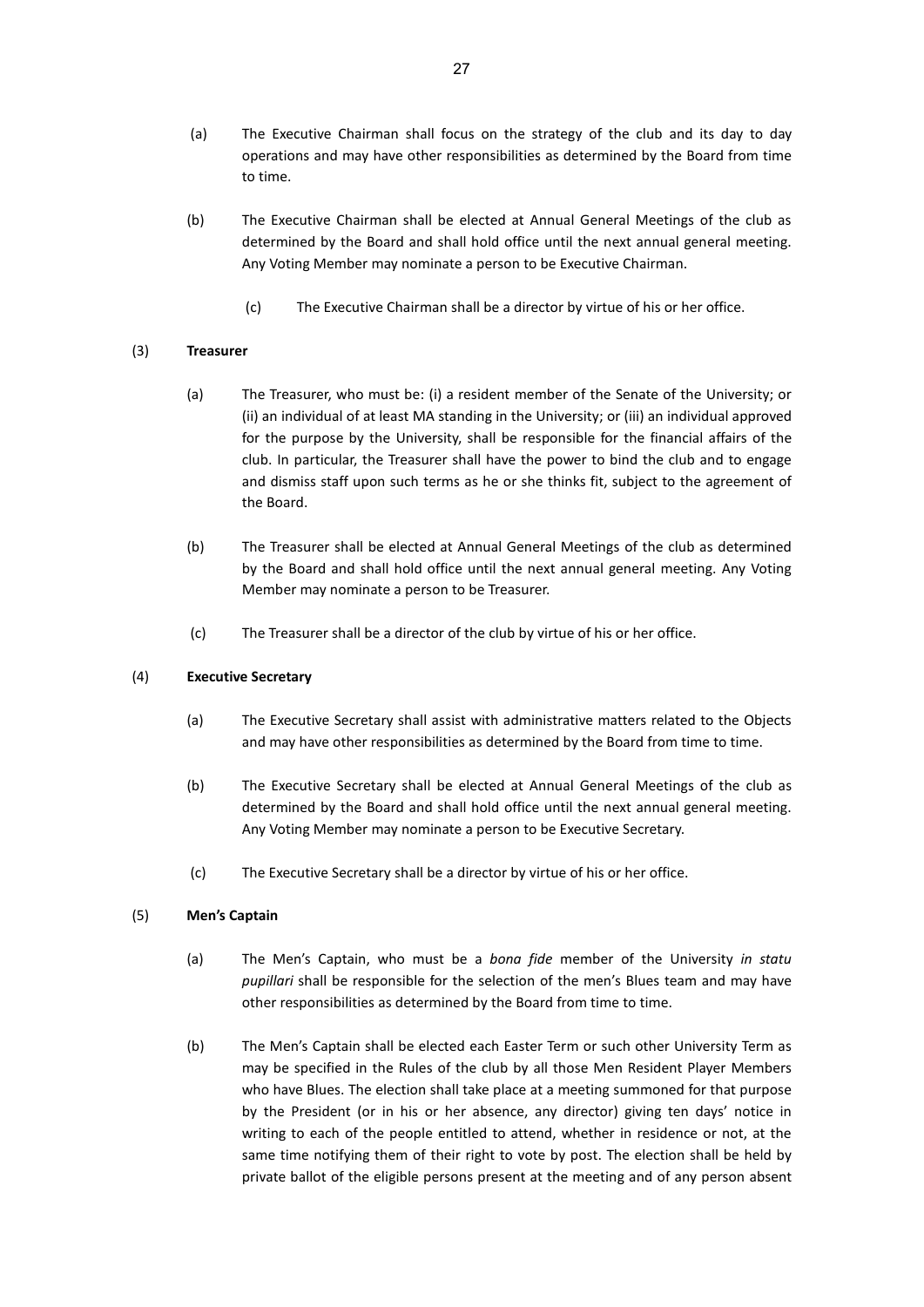who is entitled to vote whether he is still in residence or not, who shall have sent his vote in writing to the President (or the relevant director). Only those persons specified in this rule may have anything to do with their deliberations. If during the calendar year a vacancy occurs in the Men's Captaincy, a similarly constituted meeting to that describe for the initial election, shall be held as soon as possible, but not during a University vacation, for the purpose of filling the vacancy and any consequencial vacancies.

- (c) The Men's Captain shall hold office from the beginning of the Easter Term or such other University Term as may be specified in the Rules in the year of his election until date of election of the succeeding Men's Captain in Easter Term or such other University Term as may be specified in the Rules in the following year.
- (d) Nominations for the office of Men's Captain must be sent to the Executive Secretary not less than ten days before the date set for each election. The Executive Secretary or in his or her absence another director shall ensure that all nominations, together with any supporting material for the nomination, are sent to all resident men's Blues *in statu pupillari* not less than five days before the date of the election.
- (e) The Men's Captain shall be a director of the club by virtue of his office.

#### (6) **Women's Captain**

- (a) The Women's Captain, who must be a *bona fide* member of the University *in statu pupillari* shall be responsible for the selection of the women's Blues team and may have other responsibilities as determined by the Board from time to time.
- (b) The Women's Captain shall be elected each Easter Term or such other University Term as may be specified in the Rules of the club by all Women Resident Player Members. The election shall take place at a meeting summoned for that purpose by the President (or in his or her absence, any director) giving ten days' notice in writing to each of the people entitled to attend, whether in residence or not, at the same time notifying them of their right to vote by post. The election shall be held by private ballot of the eligible persons present at the meeting and of any person absent who is entitled to vote whether she is still in residence or not, who shall have sent her vote in writing to the President (or the relevant director). Only those persons specified in this rule may have anything to do with their deliberations. If during the calendar year a vacancy occurs in the Women's Captaincy, a similarly constituted meeting to that describe for the initial election, shall be held as soon as possible, but not during a University vacation, for the purpose of filling the vacancy and any consequencial vacancies.
- (c) The Women's Captain shall hold office from the beginning of the Easter Term or such other University Term as may be specified in the Rules in the year of her election until the date of election of the succeeding Women's Captain in Easter Term or such other University Term as may be specified in the Rules in the following year.
- (d) Nominations for the office of Women's Captain must be sent to the Executive Secretary not less than ten days before the date set for each election. The Executive Secretary or in his or her absence another director shall ensure that all nominations, together with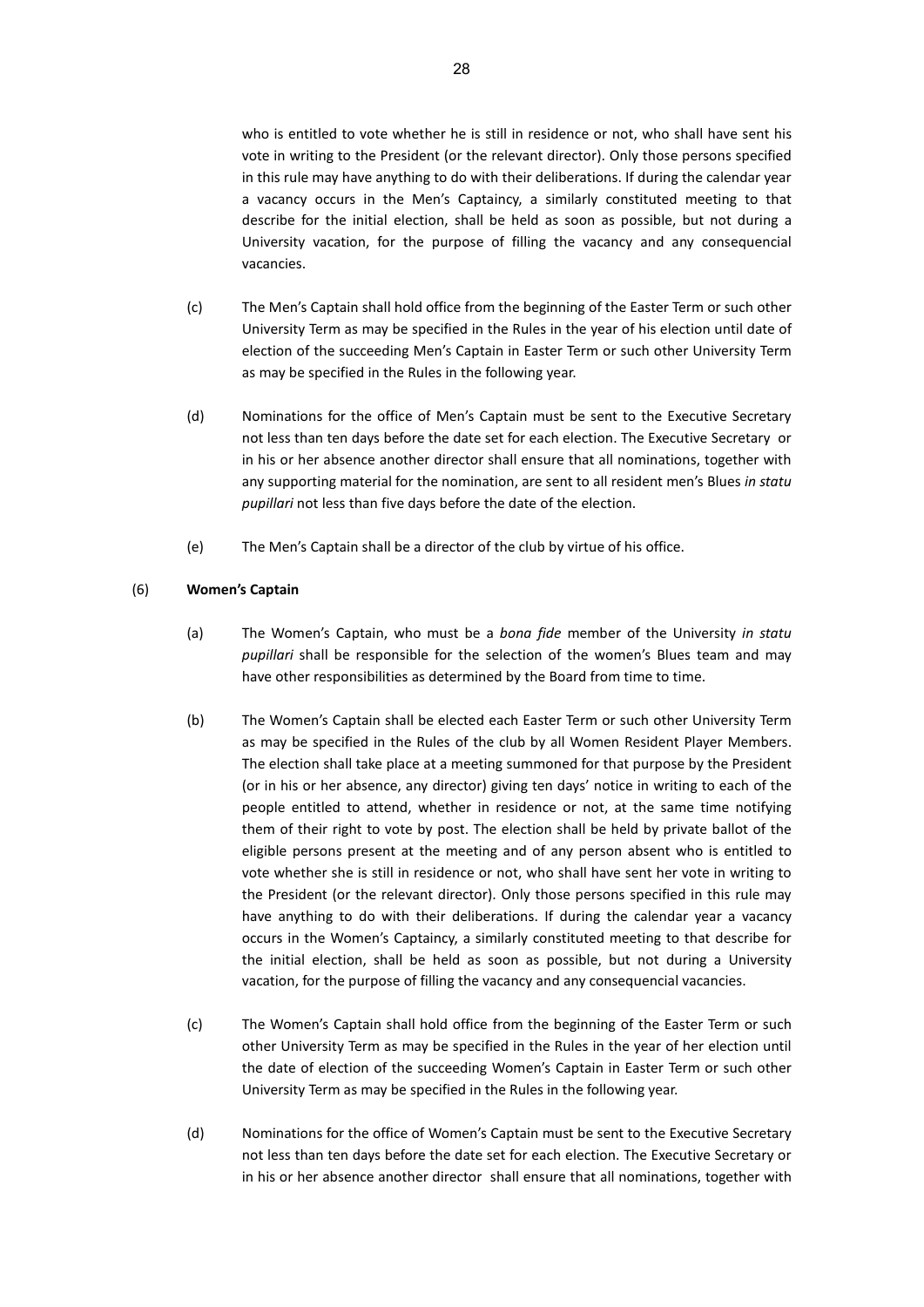any supporting material for the nomination, are sent to all those who represented the University in the preceding women's Varsity Match *in statu pupillari* not less than five days before the date of the election.

(e) The Women's Captain shall be a director of the club by virtue of her office.

#### (6) **Senior Member**

- (a) The Senior Member, who shall be a resident member of the Senate of the University, shall be[accountable to the University for ensuring that there is in place proper finance, administration and regulation of the club and may have such other responsibilities as determined by the Board and agreed by the Senior Member from time to time.
- (b) The Senior Member shall be appointed annually by the Board in consultation with the University.
- (c) The Senior Member shall be a director of the club by virtue of his or her office.

### <span id="page-26-0"></span>**31. Delegation**

- (1) The directors may delegate any of their powers or functions to a committee of the Board comprising two or more directors but the terms of any delegation must be recorded in the minute book.
- (2) The directors may impose conditions when delegating, including the conditions that:
	- (a) the relevant powers are to be exercised exclusively by the committee to whom they delegate;
	- (b) no expenditure may be incurred on behalf of the club except in accordance with a budget previously agreed with the directors.
- (3) The directors may revoke or alter a delegation.
- (4) The Board may establish sub-committees and working parties to assist it in better fulfilling its responsibilities. Members of sub-committees and/or working parties need not be members of the club or the Board.
- (5) All acts and proceedings of any committee or working party must be fully and promptly reported to the directors.
- (6) The proceedings of any committee or working party shall be regulated as considered fit by the committee/working party, subject to the provisions of the articles and any terms or conditions specified by the directors.
- (7) Any member of a committee or working party may call a meeting of the committee/working party.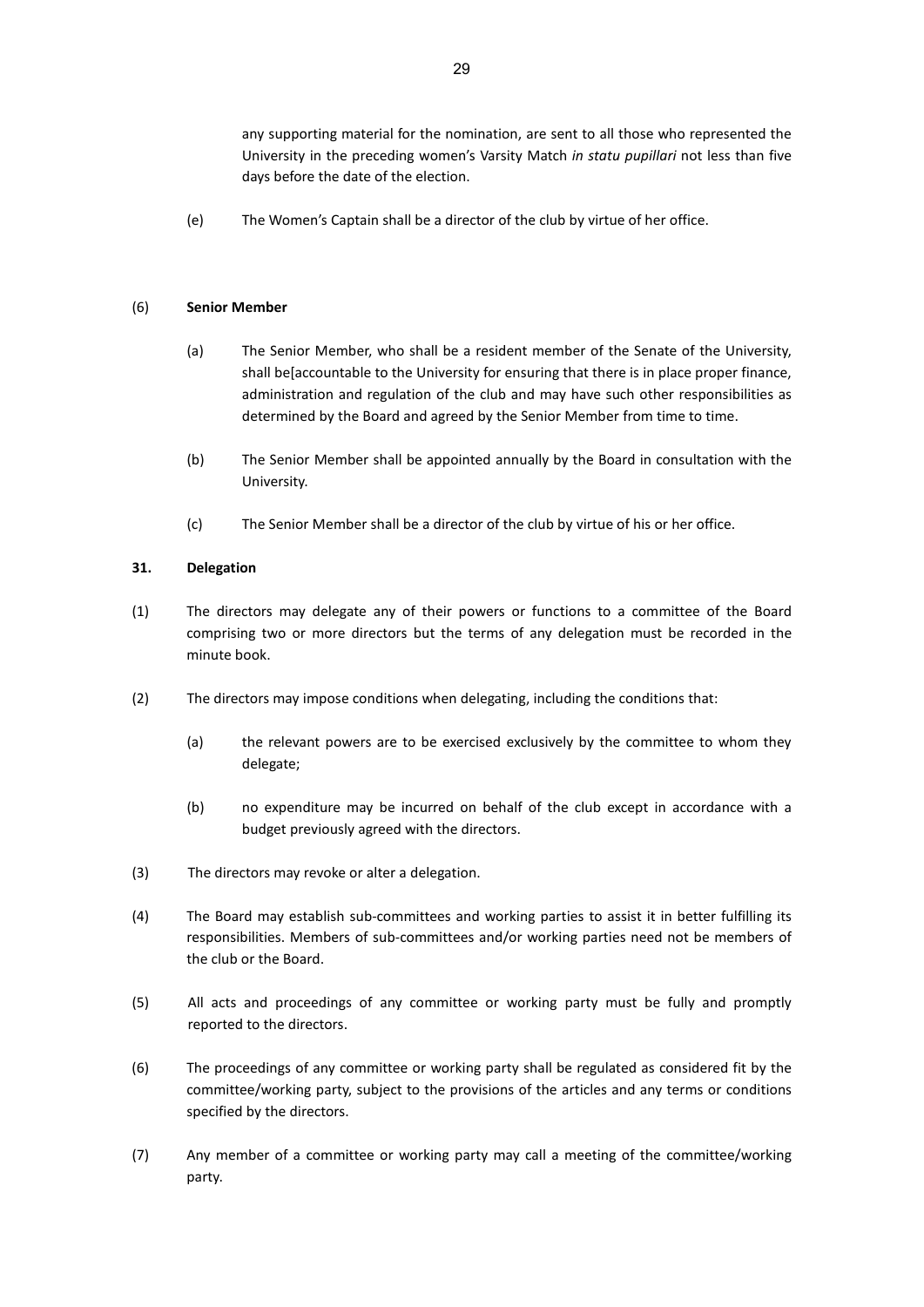- (8) Questions arising at meetings of committees and working parties shall be decided by a majority of votes.
- (9) In the case of an equality of votes at a meeting of a committee or working party, the chairman of the meeting (if one has been appointed) shall have a second or casting vote.
- (10) Meetings of committees and working parties may be held by suitable electronic means agreed by the committee/working party in which each participant may communicate with all the other participants.

#### <span id="page-27-0"></span>**32. Validity of directors' decisions**

- (1) Subject to article 32(2), all acts done by a meeting of the Board or a committee of directors shall be valid notwithstanding the participation in any vote of a director:
	- (a) who was disqualified from holding office;
	- (b) who had previously retired or who had been obliged by the constitution to vacate office;
	- (c) who was not entitled to vote on the matter, whether by reason of a conflict of interests or otherwise;

#### if without:

- (d) the vote of that director; and
- (e) the director being counted in the quorum;

the decision has been made by a majority of the directors at a quorate meeting.

(2) Article 32(1) does not permit a director or a connected person to keep any benefit that may be conferred upon him or her by a resolution of the directors or of a committee of directors if, but for article 32(1), the resolution would have been void, or if the director has not complied with article [8.](#page-10-0)

#### <span id="page-27-1"></span>**33. Minutes**

- (1) The directors must keep minutes of all:
	- (a) appointments of co-opted directors made by the directors;
	- (b) proceedings at meetings of the club;
	- (c) meetings of the Board and committees of directors including:
		- (i) the names of the directors present at the meeting;
		- (ii) the decisions made at the meetings; and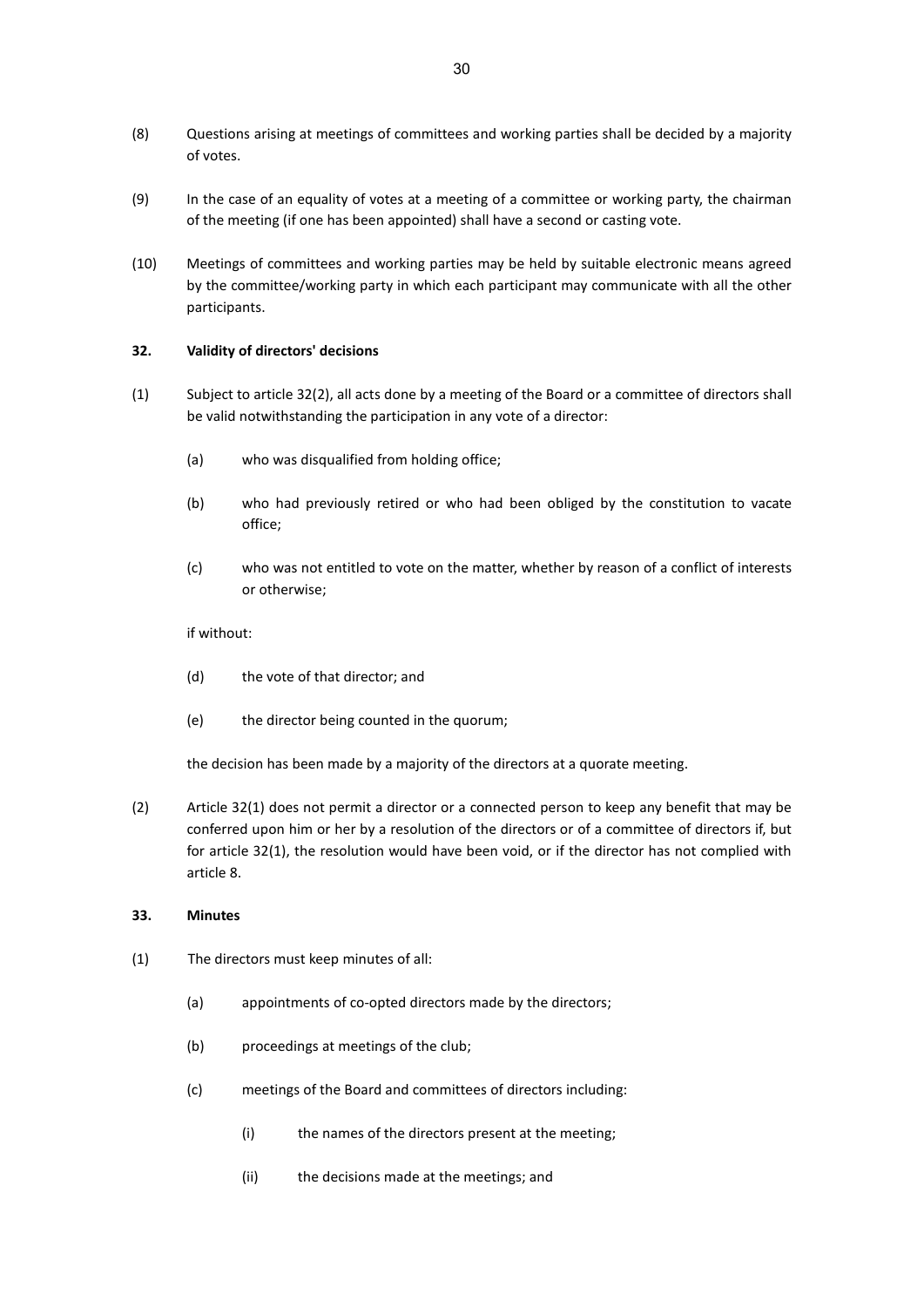- (iii) where appropriate the reasons for the decisions.
- (2) The Executive Secretary shall ensure that minutes of all business transacted at meetings of the club are confirmed as an accurate record at the beginning of the meeting following the one to which they refer.
- (3) Subject to the provisions of the Companies Acts, the Company Secretary shall be appointed by the Board for such term, at such remuneration and upon such conditions as they may think fit and any Company Secretary appointed may be removed by them.

## <span id="page-28-0"></span>**34. Accounts**

- (1) The directors must prepare for each financial year accounts as required by the Companies Acts. The accounts must be prepared to show a true and fair view and follow accounting standards issued or adopted by the Accounting Standards Board or its successors and adhere to the recommendations of applicable Statements of Recommended Practice.
- (2) The directors must keep accounting records as required by the Companies Act.

### <span id="page-28-1"></span>**35. Provision of information to the University**

The directors must supply annual audited accounts of the club to the University, together with such other information as the University may reasonably require from time to time, whether in connection with the club's registration as a club of the University (if applicable) or in relation to the need to ensure that the club is being administered on its behalf in accordance with paragraph 28(1)(a) of Schedule 3 of the Charities Act 2011 or otherwise.

### <span id="page-28-2"></span>**36. Means of communication to be used**

- (1) Subject to the articles, anything sent or supplied by or to the club under the articles may be sent or supplied in any way in which the Companies Act 2006 provides for documents or information which are authorised or required by any provision of that Act to be sent or supplied by or to the club.
- (2) Subject to the articles, any notice or document to be sent or supplied to a director in connection with the taking of decisions by directors may also be sent or supplied by the means by which that director has asked to be sent or supplied with such notices or documents for the time being.
- (3) Any notice to be given to or by any person pursuant to the articles:
	- (a) must be in writing; or
	- (b) must be given in electronic form.
- (4) The club may give any notice to a member either:
	- (a) personally; or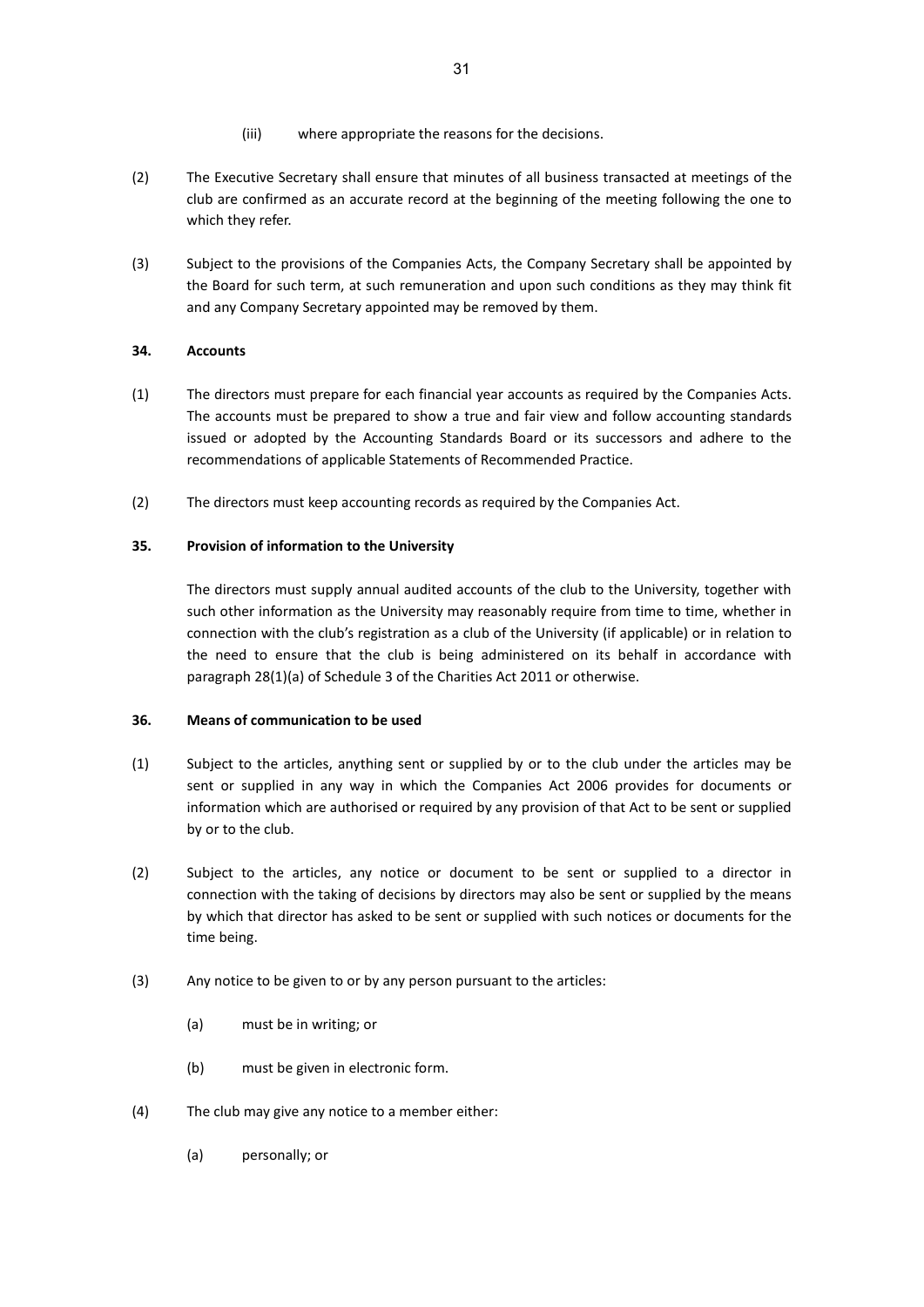- (b) by sending it by post in a prepaid envelope addressed to the member at his or her address; or
- (c) by leaving it at the address of the member; or
- (d) by giving it in electronic form to the member's address; or
- (e) by placing the notice on a website and providing the person with a notification in writing or in electronic form of the presence of the notice on the website.

The notification must state that it concerns a notice of a company meeting and must specify the place, date and time of the meeting.

- (5) A member who does not register an address with the club or who registers only a postal address that is not within the United Kingdom shall not be entitled to receive any notice from the club.
- (6) A member present in person at any meeting of the club shall be deemed to have received notice of the meeting and of the purposes for which it was called.
- (7) (a) Proof that an envelope containing a notice was properly addressed, prepaid and posted shall be conclusive evidence that the notice was given.
	- (b) Proof that an electronic form of notice was given shall be conclusive where the company can demonstrate that it was properly addressed and sent, in accordance with section 1147 of the Companies Act 2006.
- (8) In accordance with section 1147 of the Companies Act 2006, but subject to article 36(9) notice shall be deemed to be given:
	- (a) 48 hours after the envelope containing it was posted; or
	- (b) in the case of an electronic form of communication, 48 hours after it was sent.
- (9) a director may agree with the club that notices or documents sent to that director in a particular way are to be deemed to have been received within a specified period of time of their being sent, and for the specified time to be less than 48 hours.

#### <span id="page-29-0"></span>**37. Indemnity**

- (1) (a) The club shall indemnify a relevant director against any liability incurred in that capacity, to the extent permitted by sections 232 to 234 of the Companies Act 2006.
	- (b) In this article a "relevant director" means any director or former director of the club.

### <span id="page-29-1"></span>**38. Rules**

(1) The directors may from time to time make such reasonable and proper rules or bye laws as they may deem necessary or expedient for the proper conduct and management of the club.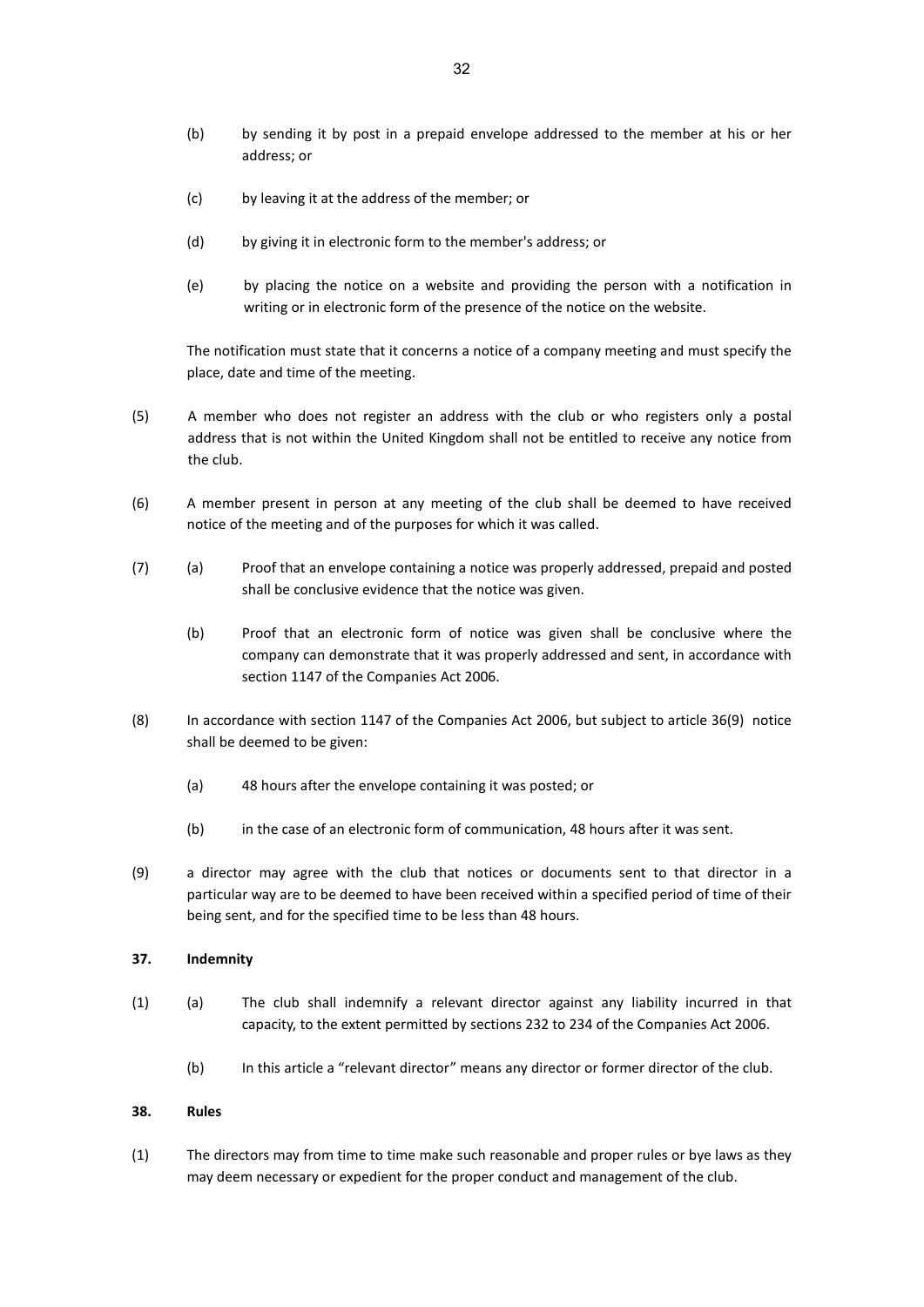- (2) The bye laws may regulate the following matters but are not restricted to them:
	- (a) the creation of categories of non-voting members of the club and the determination of criteria for admission to membership, the admission of members (including the admission of organisations to membership) and the rights and privileges of such members, and the entrance fees, subscriptions and other fees or payments to be made by members;
	- (b) the conduct of members in relation to one another, and to the club's employees and volunteers;
	- (c) the setting aside of the whole or any part or parts of the club's premises at any particular time or times or for any particular purpose or purposes;
	- (d) the procedure at general meetings and meetings of the directors in so far as such procedure is not regulated by the Companies Acts or by the articles;
	- (e) the administration of the club including the function, role and operation of committees and working groups to assist the board in the better administration of the club;
	- (f) in relation to the licensable activities of the club;
	- (g) generally, all such matters as are commonly the subject matter of company rules.
- (3) The club in general meeting has the power to alter, add to or repeal the rules or bye laws but no such act shall invalidate any prior act of the Board which would have been valid but for such act.
- (4) The directors must adopt such means as they think sufficient to bring the rules and bye laws to the notice of members.
- (5) The rules or bye laws shall be binding on all members of the club. No rule or bye law shall be inconsistent with, or shall affect or repeal anything contained in, the articles.

### <span id="page-30-0"></span>**39. Disputes**

- (1) All disputes are to be referred to the President or, in his or her absence, the Senior Member. In the event that a dispute is not resolved as a result of its referral to the President or Senior Member (as appropriate), it shall be referred on to the University.
- (2) If a dispute arises between members of the club about the validity or propriety of anything done by the members of the club under the articles, and the dispute cannot be resolved by agreement, the parties to the dispute must first try in good faith to settle the dispute by mediation before resorting to litigation.

### <span id="page-30-1"></span>**40. Dissolution**

(1) Subject to articles 40(3) and 40(4), the members may at any time before, and in expectation of, its dissolution resolve that any net assets of the club after all its debts and liabilities have been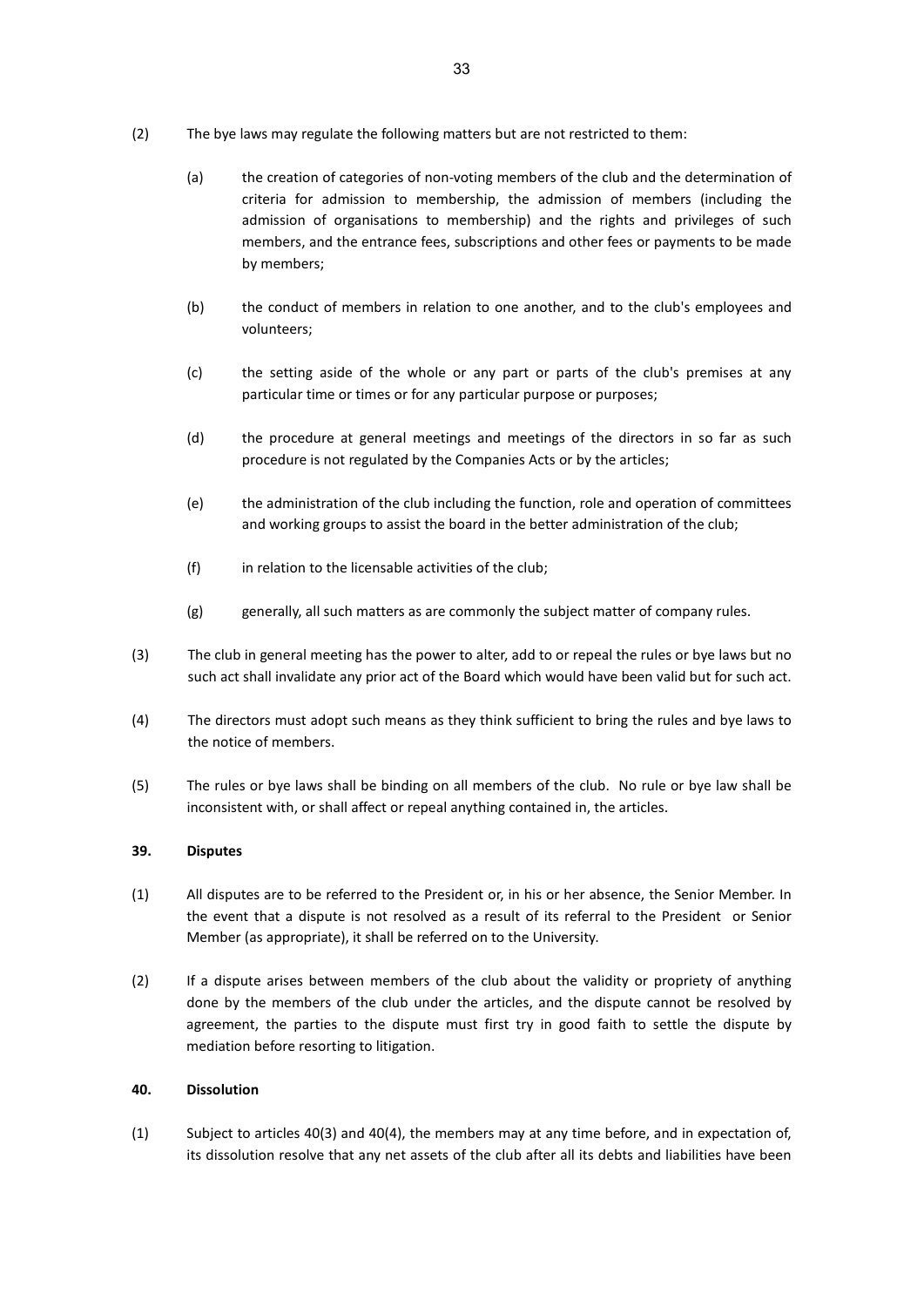- (a) directly for the Objects; or
- (b) by transfer to any charity or charities for purposes similar to the Objects; or
- (c) to any charity or charities for use for particular purposes that fall within the Objects.
- (2) Subject to articles 40(3) and 40(4) and any such resolution of the members of the club, the directors of the club may at any time before and in expectation of its dissolution resolve that any net assets of the club after all its debts and liabilities have been paid, or provision made for them, shall on or before dissolution of the club be applied or transferred:
	- (a) directly for the Objects; or
	- (b) by transfer to any charity or charities for purposes similar to the Objects; or
	- (c) to any charity or charities for use for particular purposes that fall within the Objects.
- (3) No application or transfer of assets may be made pursuant to articles 40(1) and 40(2) without the prior written consent of the University.
- (4) In no circumstances shall the net assets of the club be paid to or distributed among the members of the club (except to a member that is a charity) and if no resolution in accordance with article 40(1) is passed by the members or the directors the net assets of the club shall be applied for charitable purposes as directed by the Court or the Commission.

### <span id="page-31-0"></span>**41. Interpretation**

In article 7, sub-clause (2) of article 9 and sub-clause (2) of article 32 "connected person" means:

- (a) a child, parent, grandchild, grandparent, brother or sister of the director;
- (b) the spouse or civil partner of the director or of any person falling within sub-clause (a) above;
- (c) a person carrying on business in partnership with the director or with any person falling within sub-clause (a) or (b) above;
- (d) an institution which is controlled:
	- (i) by the director or any connected person falling within sub-clause (a), (b) or (c) above; or
	- (ii) by two or more persons falling within sub-clause 41(d)(i), when taken together;